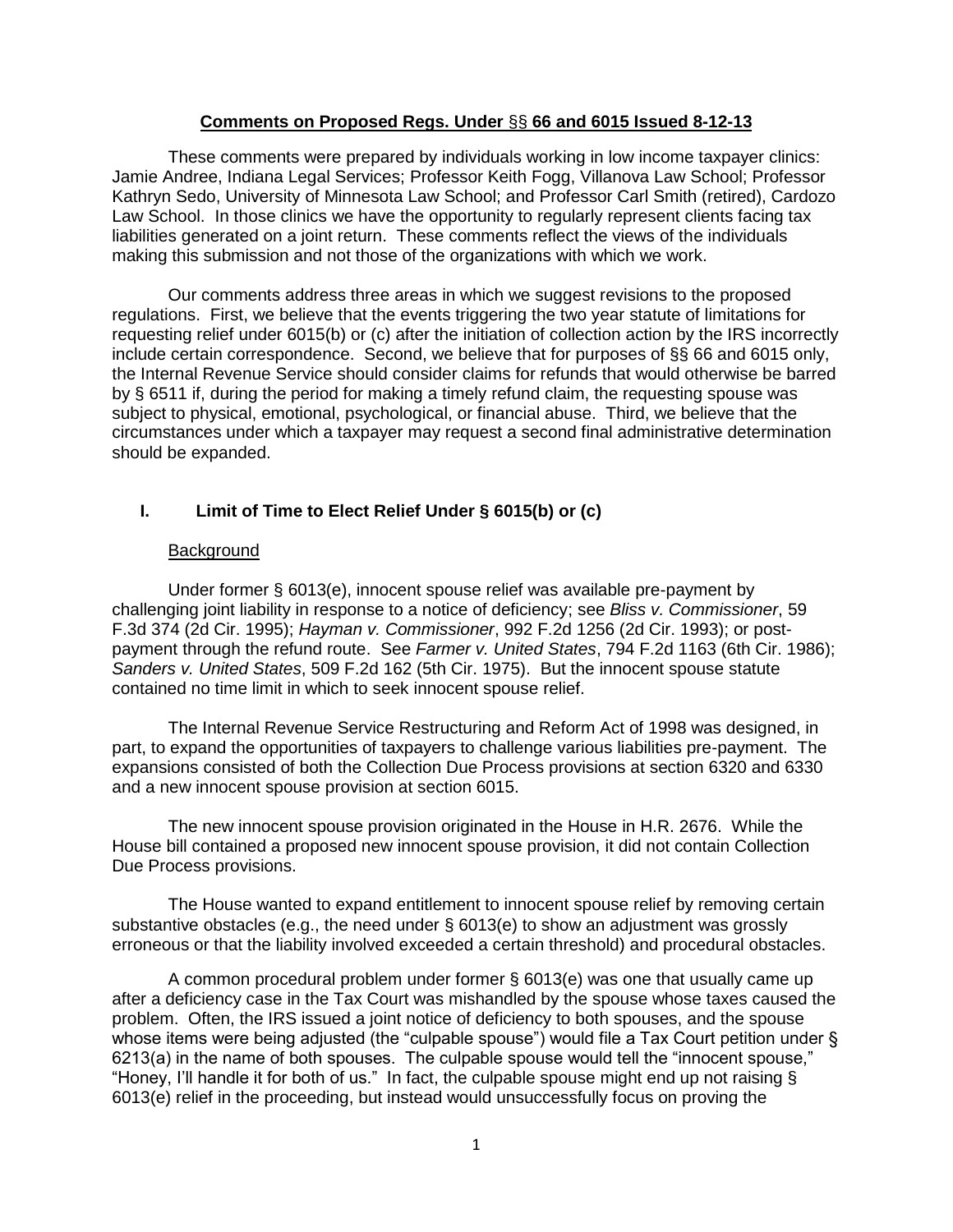correctness of the return. As a result, the Tax Court would enter a decision finding a joint deficiency. By relying on the culpable spouse, the "innocent spouse" would end up prevented by *res judicata* by the Tax Court decision from ever raising § 6013(e) relief in any future court proceeding.<sup>1</sup>

Another common fact pattern involved the culpable spouse intercepting the notice of deficiency, so the innocent spouse never saw it. In such a case, if the culpable spouse filed what purported to be a joint petition and again failed to argue for §6013(e) relief, a decision could be entered against both spouses. In this case, since the "innocent spouse" did not know of the Tax Court petition, the "innocent spouse" might be able to successfully argue that he or she did not authorize or ratify the Tax Court petition and so was not a party to the suit or bound by the Tax Court's adverse decision. See *Abeles v. Commissioner*, 90 T.C. 103 (1988); *cf*. *Leavitt v. Commissioner*, 97 T.C. 437 (1991). However, that would mean that the "innocent spouse" had not timely filed a Tax Court petition, so the taxes shown in the notice of deficiency could be assessed and collected from the "innocent spouse". Now, the "innocent spouse" would have to bring a refund action in which he or she could raise § 6013(e) relief in court. To do so, that "innocent spouse" would have to first pay the assessed tax in full. See *Flora v. United States*, 362 U.S. 145 (1960). However, many spouses could not afford to pay in full, and so lacked a way back into court to litigate their entitlement to relief under §6013(e).

In 1997, to remedy the problems with § 6013(e), the House Ways and Means Committee voted out a version of H.R. 2676 attempting to address both the substantive and procedural limitations of § 6013(e) by repealing it and creating a new § 6015. The text of the committee's proposed version of new § 6015 appears at H. Rep. 105-364 (Part 1) at 19-20, 1998-3 C.B. at 391-392. Substantively, the House bill only slightly altered the language of § 6013(e), but made the new provision applicable to any erroneous item of the culpable spouse – an expansion of the types of items as to which relief could be granted.

Procedurally, the House bill also created a mechanism for a new Tax Court pre-payment proceeding to supplement existing avenues for "innocent spouse" relief. To create that mechanism, § 321(b) of H.R. 2676 first ordered the Secretary to create "a separate form with instructions for use by taxpayers in applying for relief under section  $6015(a)$ ." In new §  $6015(a)$ , the House inserted a requirement that the "innocent spouse" "claim[] (in such form as the Secretary may prescribe) the benefits of this subsection not later than the date which is 2 years after the date of the assessment of the deficiency." H.R. 2676, § 321(a). The House bill also contained a version of the finally-enacted § 6015(e) allowing both (1) a new (usually prepayment) "stand-alone" Tax Court "innocent spouse" proceeding if the IRS ruled adversely or failed to rule in six months and (2) a suspension of the running of the collections statute of limitations under § 6502 while the IRS considered the application for relief and continuing while any Tax Court proceeding under § 6015(e)(1) was pending. *Id*.

The reason for the 2-year period was not explained in the Committee report, but its effect (combined with the lifting of the bar of *res judicata* in certain cases) was to give additional time for a spouse to request relief who had missed the opportunity to properly contest the notice

 $\overline{\phantom{a}}$ 

<sup>&</sup>lt;sup>1</sup> That this was a common problem is shown by the addition of language in § 6015(g)(2) lifting the bar of *res judicata* if the spouse did not meaningfully participate in the prior judicial proceeding in which the innocent spouse issue could have been, but was not, raised.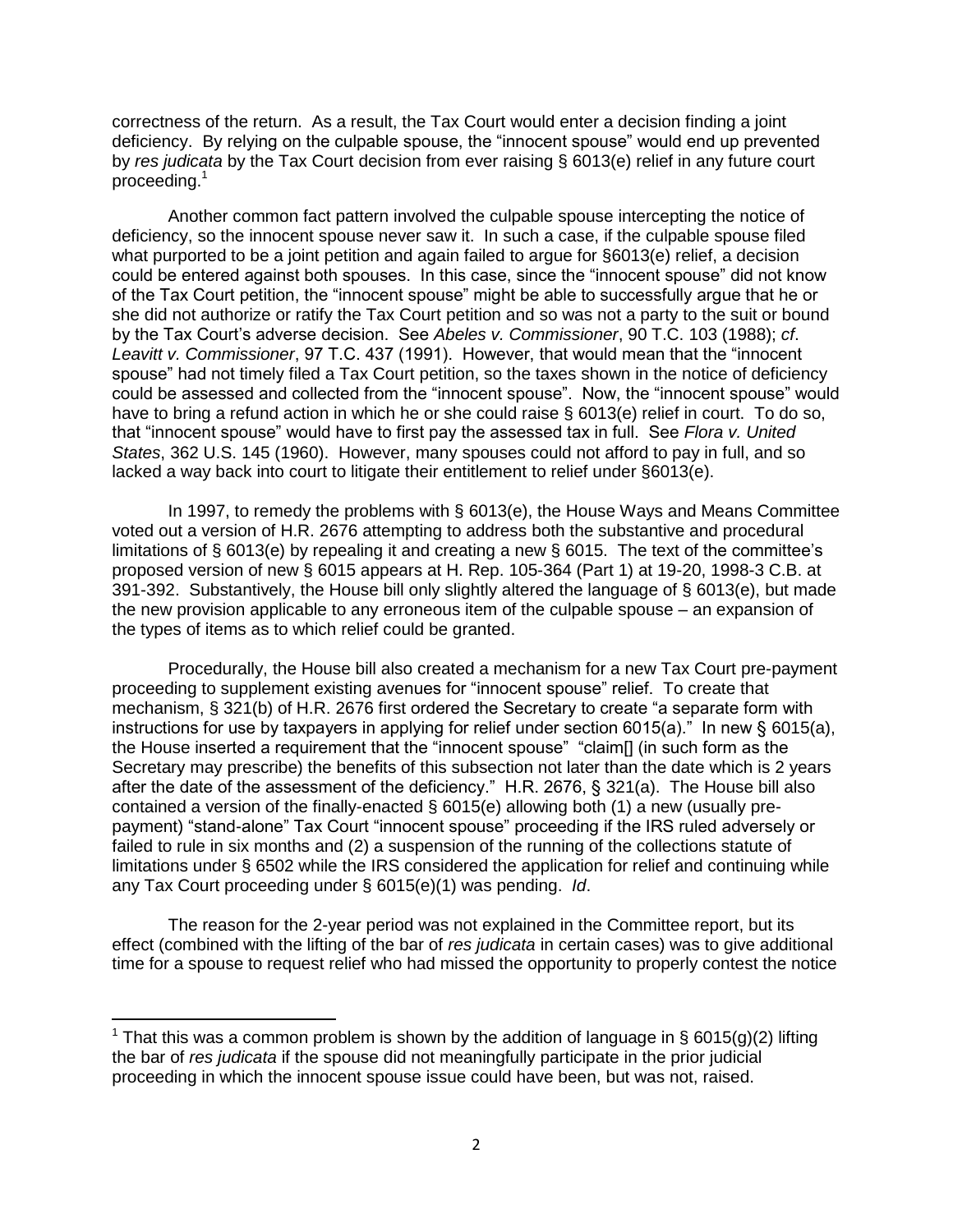of deficiency under a Tax Court § 6213(a) proceeding before assessment of the deficiency  $$ perhaps because she never received the notice of deficiency.

The Senate Finance Committee proposed more radical changes in the innocent spouse provisions in a substitute for H.R. 2676 The full text proposed by the Finance Committee concerning new § 6015 can be found at 144 Cong. Rec. S4160-S4162 (May 4, 1998). The Senate proposed that the taxpayer could make an "election" for innocent spouse relief -- both with respect to deficiencies and unpaid amounts shown on tax returns (underpayments). See § 6015(a)(1)(A) and (B), as they appeared in § 3201(a) of the H.R. 2676 Senate amendment. The relief available was separation of liability. Under the Senate approach, any taxpayer could elect not to be liable for more than his or her fair share of a tax underpayment or deficiency. There were to be certain limits on the election, among them that if the taxpayer actually knew (not just had reason to know) of an item giving rise to a deficiency, the election was not valid as to that item; but the burden of proof was switched to the Secretary to prove that actual knowledge. § 6015(a)(3)(C) at *id*.

The Senate Finance Committee pushed back the date by which the "election" should be made from "not later than the date which is 2 years after the date of the assessment of the deficiency" (from the House bill) to "not later than 2 years after the date on which the Secretary has begun collection activities with respect to the individual making the election." § 6015(a)(3)(A), as it appeared in § 3201(a) of the H.R. 2676 Senate amendment. The Finance Committee report, in the "Reasons for Change" section, states: "The Committee believes that taxpayers need to be informed of their right to make this election and that the IRS is the best source of that information. The Committee also believes that the IRS should take appropriate steps to insure that both spouses are made aware of their tax situation, and not rely on a single notice sent to a single address to inform both spouses." S. Rep. 105-174 at 56, 1998-3 C.B. at 592. In the "Explanation of Provisions" section, the report went on to state:

The Committee intends that 2 year period not begin until collection activities have been undertaken against the electing spouse that have the effect of giving the spouse notice of the IRS's intention to collect the joint liability from such spouse. For example, garnishment of wages, a notice of intention to levy against the property of the electing spouse<sup>[2</sup>] would constitute collection activity against the electing spouse. The mailing of a notice of deficiency and demand for payment to the last known address of the electing spouse, addressed to both spouses, would not.

## *Id*.

 $\overline{\phantom{a}}$ 

Subsection (e) of the Senate amendment provided for reallocation of items between spouses in the event that the rules of the main Senate version of innocent spouse relief produced inequitable results.

The conferees on H.R. 2676 adopted the House approach in new § 6015(b) (except this was now made an "election", as well). The primary Senate approach (now at new § 6015(c))

 $2$  The Senate amendment was also the source of the Collection Due Process procedures that set up hearings in the Office of Appeals in response to notices of intention to levy. However, notices of intention to levy had long been required before any levy. They were not creations of the CDP provisions. See § 6331(d).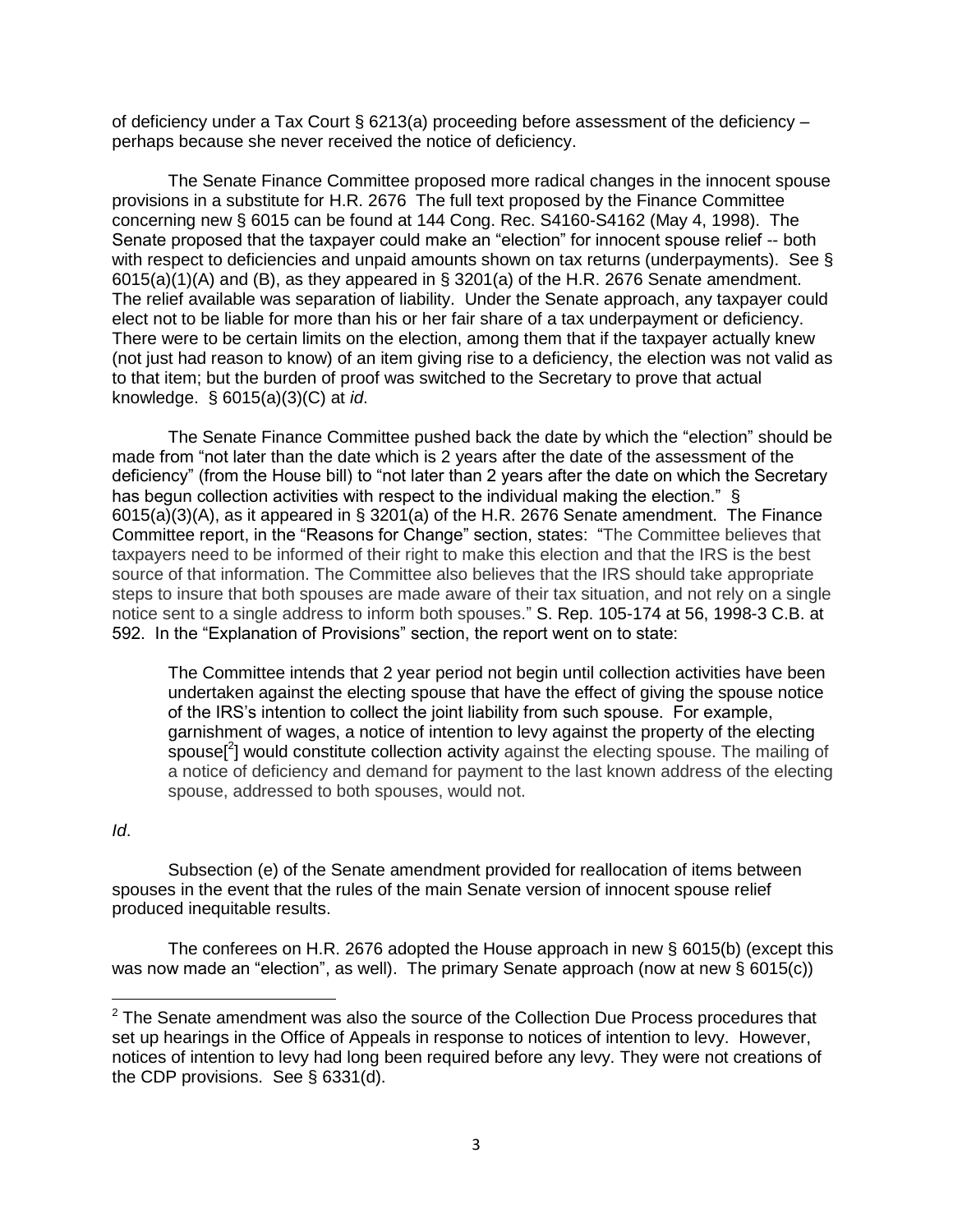was adopted only for deficiencies (not, also, underpayments) and only for spouses who were divorced, separated, or living apart. From subsection (e) of the Senate amendment, the conferees created a new subsection (f) allowing the IRS to grant relief from underpayments or deficiencies where a taxpayer did not qualify for relief under subsections (b) or (c) and it would be inequitable to hold the taxpayer liable. The Conferees decided that both the (b) and (c) elections should be made within the time period set out in the Senate amendment – not later than 2 years from the time the IRS began collection activity. § 6015(b)(1)(E) and (c)(3)(B). In describing the Senate amendment, the Conference Committee Report repeated, in the "Explanation of Provisions" section, the same sentences from the Senate report in the indented quote above, except changing "The Committee intends" to "It is intended"; H.R. Rep. (Conf.) 105-599 at 250, 1998-3 C.B. at 1004-1005 (emphasis added); and stated: "The conference agreement follows the House bill and the Senate amendment with respect to procedural rules . . . ." Id., at 255. 1998-3 C.B. at 1009.

## **Current Regulation**

In 2001, the Treasury proposed Reg. § 1.6015-5(b), which was to provide, among other things:

(b) *Time period for filing a request for relief* -(1) *In general.* To elect the application of § 1.6015-2 or § 1.6015-3, or to request equitable relief under § 1.6015-4, a requesting spouse must file Form 8857 or other similar statement with the Internal Revenue Service no later than two years from the date of the first collection activity against the requesting spouse after July 22, 1998, with respect to the joint tax liability.

(2) *Definitions* -(i) *Collection activity.* For purposes of this paragraph (b), collection activity means an administrative levy or seizure described by section 6331 to obtain property of the requesting spouse; an offset of an overpayment of the requesting spouse against a liability under section 6402; the filing of a suit by the United States against the requesting spouse for the collection of the joint tax liability; or the filing of a claim by the United States in a court proceeding in which the requesting spouse is a party or which involves property of the requesting spouse. Collection activity does not include a notice of intent to levy under sections 6330 and 6331(d); the filing of a Notice of Federal Tax Lien; or a demand for payment of tax. The term *property of the requesting spouse*, for purposes of this paragraph, means property in which the requesting spouse has an ownership interest (other than solely through the operation of community property laws), including property owned jointly with the nonrequesting spouse.

(ii) *Date of levy or seizure.* For purposes of this paragraph (b), if tangible personal property or real property is seized and is to be sold, a notice of seizure is required under section 6335(a). The date of levy or seizure is the date the notice of seizure is given. For more information on the rules regarding notice of seizure, see section 6502(b) and the regulations thereunder. For purposes of this paragraph (b), if a levy is made on cash or intangible personal property that will not be sold, the date of levy or seizure is the date the notice of levy is made. For more information on the rules regarding levy, see section 6331 and the regulations thereunder. For purposes of this paragraph (b), if a notice of levy is served by mail, the date of levy or seizure is the date of delivery of the notice of levy to the person on whom the levy is made. For more information on notices of levy served by mail, see § 301.6331-1(c) of this chapter.

 $(3)$  . . . .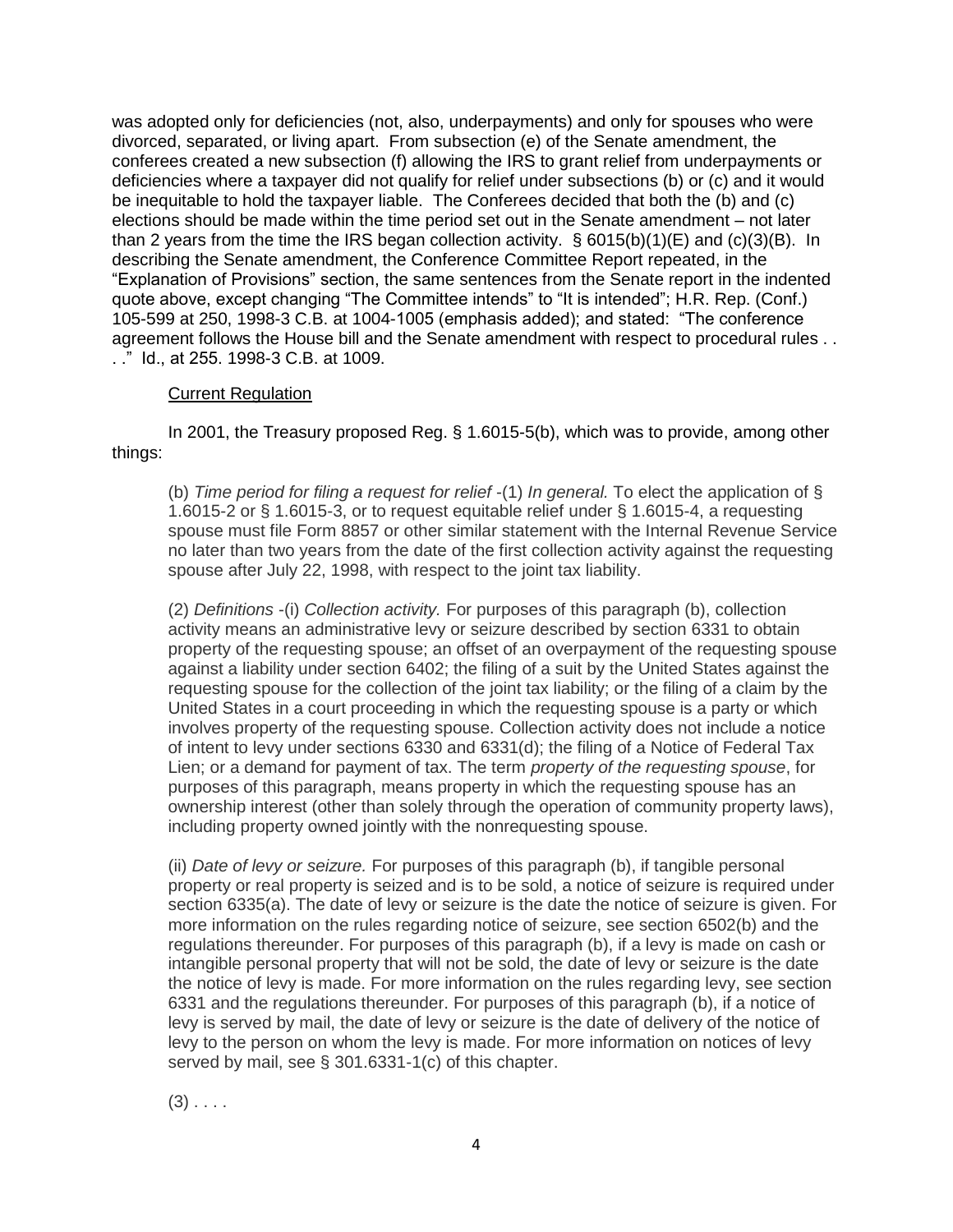(4) *Examples.* The following examples illustrate the rules of this paragraph (b):

*Example 1.* On January 11, 2000, a notice of intent to levy is mailed to H and W regarding their 1997 joint Federal income tax liability. The Internal Revenue Service levies on W's employer on June 5, 2000. The Internal Revenue Service levies on H's employer on July 10, 2000. W must elect or request relief by June 5, 2002, which is two years after the Internal Revenue Service levied on her wages. H must elect or request relief by July 10, 2002, which is two years after the Internal Revenue Service levied on his wages.

*Example 2.* The Internal Revenue Service levies on W's bank, in which W maintains a savings account, to collect a joint liability for 1995 on January 12, 1998. The bank complies with the levy, which only partially satisfies the liability. The Internal Revenue Service takes no other collection actions. On July 24, 2000, W elects relief with respect to the unpaid portion of the 1995 liability. W's election is timely because the Internal Revenue Service has not taken any collection activity after July 22, 1998; therefore, the two-year period has not commenced.

*Example 3.* Assume the same facts as in *Example 2*, except that the Internal Revenue Service delivers a second levy on the bank on July 23, 1998. W's election is untimely because it is filed more than two years after the first collection activity after July 22, 1998.

### REG-106446-98, 2001-1 C.B. 945, 958-959.

Note that the definition of "collection activity" in the regulation left out the "notice of intention to levy" mentioned in the Senate Finance and Conference Committee reports. No doubt this was done because the Committee reports made little sense by including that notice. The Committee reports listed both wage garnishment and a notice of intention to levy as constituting "collection activity". But, it is impossible for the IRS to properly garnish wages (a form of levy) until at least the taxpayer was previously sent a notice of intention to levy. So, only either an actual levy or the notice of intention to levy could constitute the *beginning* of collection activity – not both. In choosing the actual levy to be the beginning of collection activity, not the earlier notice of intention to levy, the IRS chose the more taxpayer-friendly version of the report. So, no doubt as a result, it appears no taxpayer or pro-taxpayer group submitted comments asking the IRS to modify the proposed regulation on this point.

However, in the final regulation, adopted in 2002, the IRS, apparently on its own, reversed its position on when collection activity started and eliminated the actual levy in favor of the notice of intention to levy. In the preamble to the final regulation, the IRS explained:

Section 1.6015-5(b)(2) of the proposed regulations defines *collection activity* as, among other things, an administrative levy or seizure described by section 6331. Section 1.6015-5(b)(2) of the final regulations provides that the term *collection activity* includes a collection due process (CDP) notice under section 6330. That notice, which occurs in all cases before levy or seizure except in the case of levies on state tax refunds and in jeopardy situations, provides taxpayer notice of the Service's intent to levy and the taxpayer's right to a pre-levy CDP hearing. This change is consistent with the legislative history of section 6015(e). See H.R. Conf. Rep. No. 599, 105th Cong. 2d Sess. 250-251 (1998).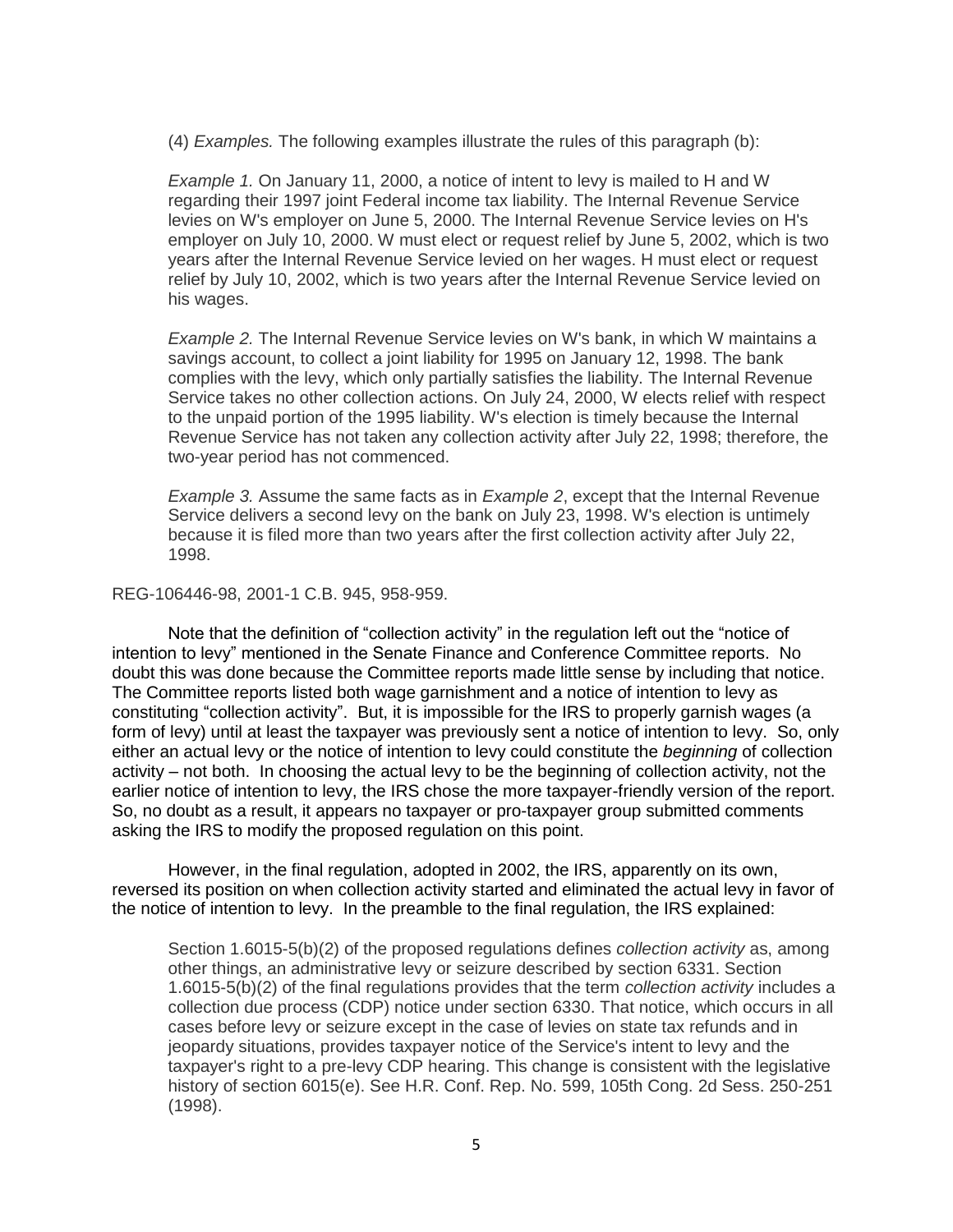T.D. 9003, 2002-2 C.B. 294, 301 (emphasis in original).

The final Reg. § 1.6015-5(b) provides, among other things:

- (b) Time period for filing a request for relief –
- (1) In general. To elect the application of § 1.6015-2 or 1.6015-3, or to request equitable relief under § 1.6015-4, a requesting spouse must file Form 8857 or other similar statement with the Internal Revenue Service no later than two years from the date of the first collection activity against the requesting spouse after July 22, 1998, with respect to the joint tax liability.
- (2) Definitions -- (i) Collection activity. For purposes of this paragraph (b), collection activity means a section 6330 notice; an offset of an overpayment of the requesting spouse against a liability under section 6402; the filing of a suit by the United States against the requesting spouse for the collection of the joint tax liability; or the filing of a claim by the United States in a court proceeding in which the requesting spouse is a party or which involves property of the requesting spouse. Collection activity does not include a notice of deficiency; the filing of a Notice of Federal Tax Lien; or a demand for payment of tax. . . .

(ii) Section 6330 notice. A section 6330 notice refers to the notice sent, pursuant to section 6330 providing taxpayers notice of the Service's intent to levy and of their right to a collection due process (CDP) hearing.

 $(3)$  . . . .

(4) *Examples*. The following examples illustrate the rules of this paragraph (b):

*Example 1*. On January 11, 2000, a section 6330 notice is mailed to H and W regarding their 1997 joint Federal income tax liability. The Internal Revenue Service levies on W's employer on June 5, 2000. The Internal Revenue Service levies on H's employer on July 10, 2000. An election or request for relief must be made by January 11, 2002, which is two years after the Internal Revenue Service sent the section 6330 notice.

*Example 2*. The Internal Revenue Service offsets an overpayment against a joint liability for 1995 on January 12, 1998. The offset only partially satisfies the liability. The Internal Revenue Service takes no other collection actions. On July 24, 2001, W elects relief with respect to the unpaid portion of the 1995 liability. W's election is timely because the Internal Revenue Service has not taken any collection activity after July 22, 1998; therefore, the two-year period has not commenced.

*Example 3*. Assume the same facts as in Example 2, except that the Internal Revenue Service sends a section 6330 notice on January 22, 1999. W's election is untimely because it is filed more than two years after the first collection activity after July 22, 1998.

### Proposed Regulation Changes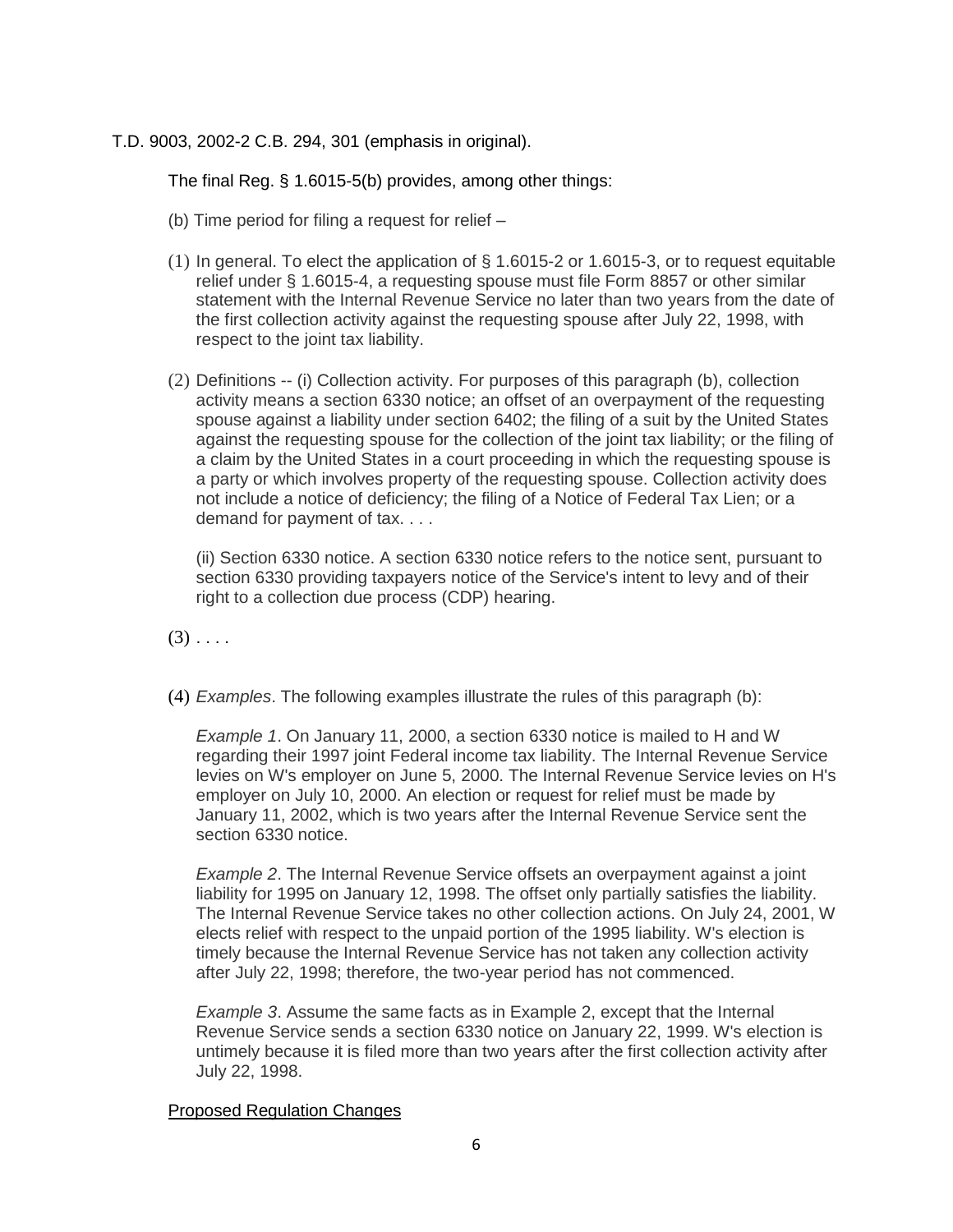The new proposed regulations substantially decrease the number of situations where a timely election within the 2-year period under § 6015(b) and (c) is necessary to obtain innocent spouse relief. This is because of the Service's extension of the period to request equitable relief under subsection (f) if the taxpayer does not qualify for relief under subsections (b) or (c) --- say, because the taxpayer did not elect relief under subsections (b) or (c) on time. But, that 2-year period still matters to taxpayers who might not qualify for relief under subsection (f) because it was not inequitable to hold them liable (e.g., they would suffer no hardship in paying the deficiency and significantly benefited from the deficiency), but they would qualify for relief under subsection (c) because of their marital status and lack of actual knowledge with respect to the item giving rise to the deficiency. $3$ 

With respect to the 2-year period in those fewer situations where subsection (c) relief might matter, the proposed regulations tighten the time period in which the taxpayer may make an election. The preamble to the proposed regulations explains:

The proposed regulations clarify what constitutes collection activity for purposes of starting the two-year deadline that continues to apply to section 1.6015-2 and 1.6015-3.

A notice of intent to levy and right to request a CDP hearing (section 6330 notice) is a type of collection activity that starts the two-year period applicable to applications to elect relief under section 1.6015-2 and 1.6015-3. The proposed regulations at section 1.6015- 5(b)(3)(ii) clarify that the two-year period will start irrespective of a requesting spouse's actual receipt of the section 6330 notice, if the notice was sent by certified or registered mail to the requesting spouse's last known address. This clarification is consistent with the holding in *Mannella v. Commissioner*, 132 T.C. 196 (2009), rev'd on other grounds, 631 F.3d 115 (3d Cir. 2011).

The proposed regulations would not modify the definition of "collection activity", but they modify the definition of "Section 6330 notice" to read: "A section 6330 notice refers to the notice sent, pursuant to section 6330, providing taxpayers notice of the IRS's intent to levy and of their right to a CDP hearing. *The mailing of a section 6330 notice by certified mail to the requesting spouse's last known address is sufficient to start the two-year period, described in paragraph (b)(1), regardless of whether the requesting spouse actually receives the notice.*" (Emphasis added.)

Further, the proposed regulations would provide the following two new replacement examples:

 $\overline{\phantom{a}}$ 

*Example 1*. On January 12, 2009, the IRS mailed a section 6330 notice to H and W, by certified mail to their last known address, regarding their 2007 joint Federal income tax liability, which was the result of an understatement. The section 6330 notice was the first

 $3$  The 2-year period to elect under subsection (b) has now become irrelevant, since a person who was entitled to subsection (b) relief but for making a timely election would always be entitled to subsection (f) relief if a timely request for relief was made under the longer period provided under subsection (f). A person needs to show inequity and certain other items to get relief under subsection (b), but inequity alone is enough to get relief under (f) where a person did not timely elect the provisions of subsection (b).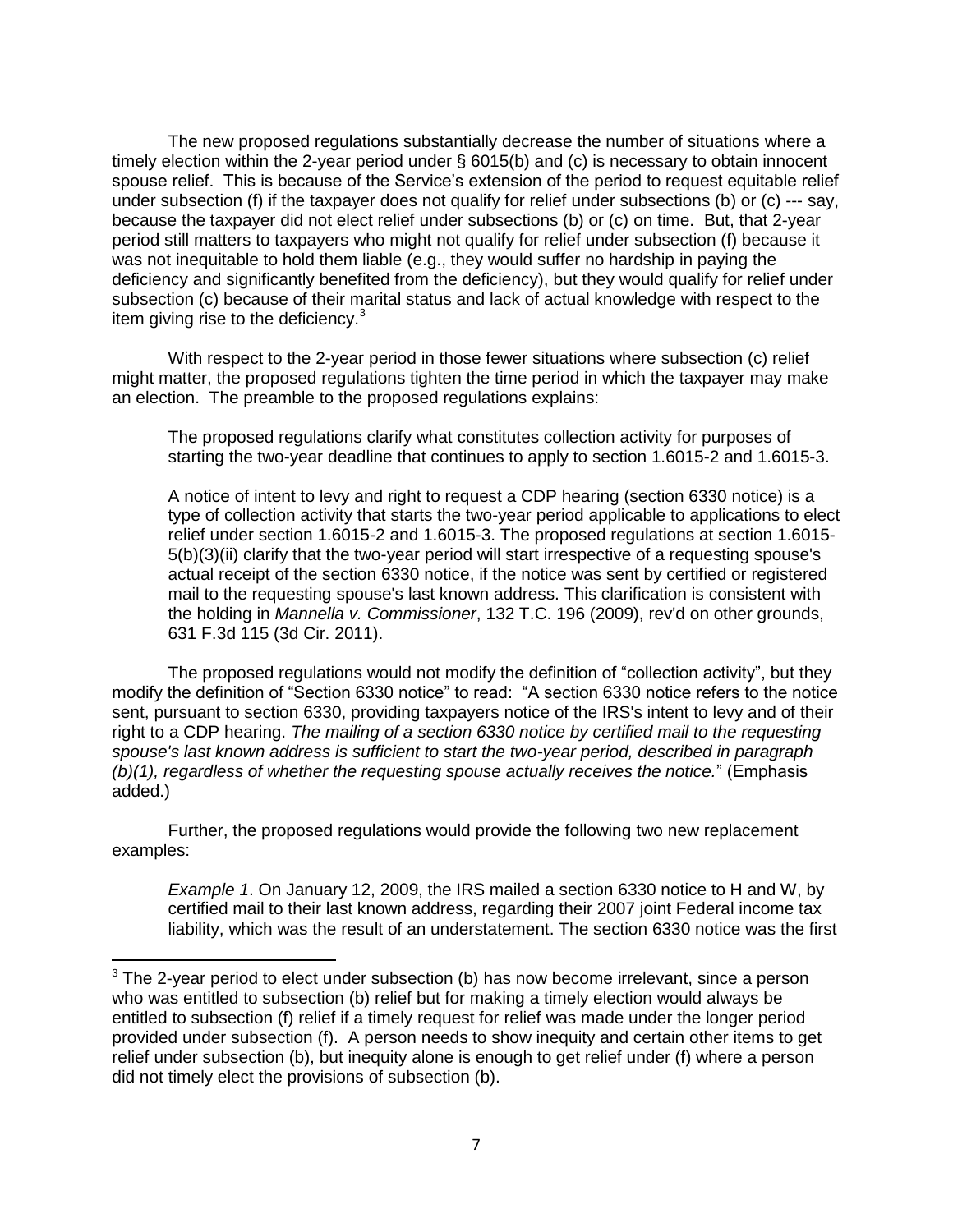collection activity the IRS initiated against H and W to collect the 2007 joint liability. H and W did not request a CDP hearing in response to the section 6330 notice. On June 5, 2009, the IRS issued a levy on W's wages to W's employer. On July 10, 2009, the IRS issued a levy on H's wages to H's employer. To be considered for relief under section 1.6015-2 or 1.6015-3, a Form 8857 or other request for relief must be filed on or before January 12, 2011, which is two years after the IRS sent the section 6330 notice. The two-year period for purposes of section 1.6015-2 and 1.6015-3 (not applicable to section 1.6015-4) runs from the date the section 6330 notice was mailed and not from the date of the actual levy.

. . . .

*Example 4*. On April 15, 2008, H and W filed a joint Federal income tax return for tax year 2007. On October 1, 2009, additional liability was assessed against H and W as a result of income attributable to H being omitted from the return. H and W divorced soon after and, in late December 2009, W moved out of the family home without notifying the United States Postal Service or the IRS of her change of address until the end of January 2010. On January 15, 2010, the IRS mailed a section 6330 notice regarding H and W's 2007 joint Federal income tax liability to H and W's last known address (the address on H and W's joint Federal income tax return for tax year 2008, filed on April 15, 2009). H and W did not request a CDP hearing in response to the section 6330 notice. The IRS issued a levy on W's wages to W's employer on June 2, 2010. W filed Form 8857 requesting relief under section 6015 on May 15, 2012. Actual receipt of a section 6330 notice is not required to start the two-year period for purposes of section 1.6015-2 or 1.6015-3, as long as the notice is sent to the taxpayer at the taxpayer's last known address by certified or registered mail. The two-year period, therefore, expired on January 15, 2012. Accordingly, W's request for relief is too late to be considered for any relief under section 1.6015-2 or 1.6015-3, as the request was filed more than two years after the IRS sent the section 6330 notice. But because the period of limitation on collection was open (generally until October 1, 2019) when W filed the Form 8857, the IRS will consider whether W is entitled to equitable relief under section 1.6015-4. Further, to the extent W's request for equitable relief under section 1.6015-4 seeks a refund of tax W paid through the levy, W's Form 8857 is a timely claim for refund because it was filed within the applicable period of limitation for credit or refund of tax (in this case, two years from payment of the tax).

#### Our Primary Recommendation

We believe that, rather than clarify that the 2-year period from the beginning of collection activity starts when the notice of intention to levy is mailed (and not when, or if, it is received), the IRS should revert to the definition of "collection activity" it employed in the 2001 proposed regulations as being more consistent with the thrust of the 1998 legislation as a whole and the intent of Congress as shown in the Committee reports. Thus, we recommend that "collection activity" not include notices of intention to levy, but should include actual levies to the extent they produce seized assets or funds. We believe that the proposed 2001 regulations were correct to adopt an actual seizure rule as a collection activity that could start the 2-year period. We further believe that those proposed regulations presented a highly reasonable rule when they stated that "if a levy is made on cash or intangible personal property that will not be sold, the date of levy or seizure is the date the notice of levy is made." Under this last rule, we assume, that in the case of a levy on a bank -- an event that causes the bank to freeze the account and wait 21 days after service of the levy to turn over the funds in the account to the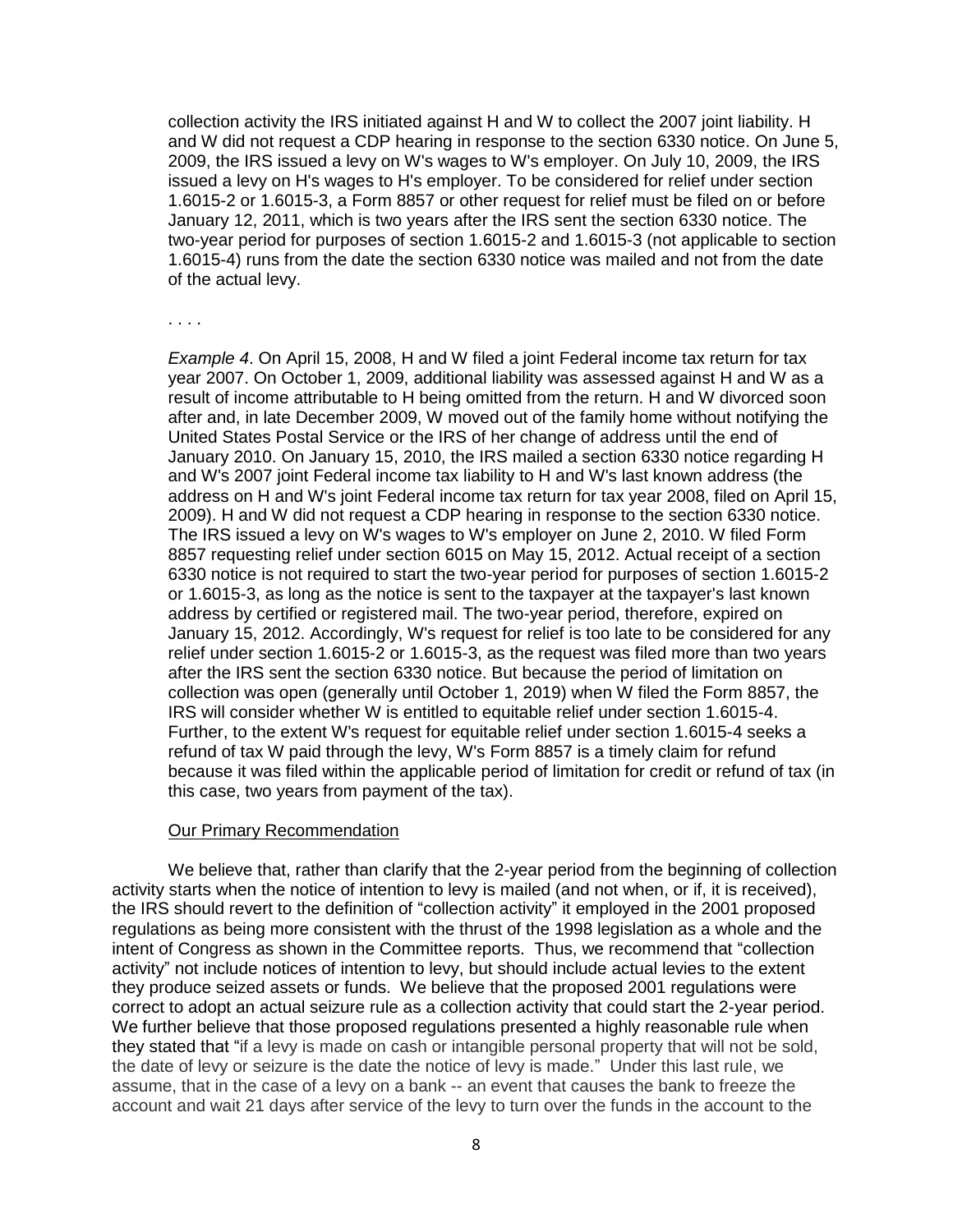IRS; see § 6332(c) -- "collection activity" would be deemed to occur on the date of service of the levy on the bank, not on the date the bank turned over the funds to the IRS. A taxpayer normally becomes aware of a levy on his or her bank account (either by notice from the bank or by being unable to access the funds in the account) long before the bank turns over the account's funds to the IRS.

It is clear from the Finance Committee report that, except for the one aberrational mention of the notice of intention to levy, Congress expected collection activity to encompass actual takings, not just threatening notices. The Finance Committee report stated: "The Committee intends that 2 year period not begin until collection activities have been undertaken against the electing spouse that have the effect of giving the spouse notice of the IRS's intention to collect the joint liability from such spouse." S. Rep. 105-174 at 56, 1998-3 C.B. 537, 592. Actual takings, not just threatening notices, demonstrate to taxpayers the seriousness of the IRS' intention to collect the balance of what is owed. A notice of intention to levy is just another threatening notice. The IRS does not always follow such notices with actual levies. Actual levies may not happen, for example, because the IRS has placed the taxpayer into currently not collectible status based on information that it later developed internally or because an IRS employee later concluded that the amount of the liability is simply too small to justify the employee time and expense of making an actual levy.

#### Our Secondary Recommendation

In the event that the Service declines our primary recommendation and still treats the notice of intention to levy as a collection activity, we believe that the proposed amendment to the existing regulations to follow *Mannella* and clarify that mere mailing of the notice of intention to levy (and not receipt of the notice) starts the 2-year period running is both bad policy and inconsistent with the thrust of the legislation and its legislative history. We recommend that, if a notice of intention to levy is considered a collection activity, the 2-year period start from the date of actual receipt of that notice.

For the IRS to determine whether, or if, a taxpayer actually received a notice of intention to levy would be similar to a determination the IRS must currently make under the Collection Due Process provisions. Section  $6330(c)(2)(B)$  allows a taxpayer to whom a notice of deficiency had been sent, but who did not receive the notice, to challenge the underlying liability in a Collection Due Process hearing. Section 6330(c)(2)(B) is but one demonstration of the 105<sup>th</sup> Congress' concern that taxpayers not lose the right of a pre-payment challenge to tax liability just because the taxpayers did not actually receive important notices.

Another demonstration can be found within the legislative history of the Collection Due Process provisions. There, a similar rule is stated with respect to non-receipt of a notice of intention to levy not causing the loss of the right to a pre-payment Collection Due Process hearing. The statute does not itself say that, in the case of failure to receive a properly addressed notice of intention to levy, the taxpayer may still get a Collection Due Process hearing, but the legislative history effectively does. A paragraph from the Conference Committee Report reads:

If a return receipt is not returned, the Secretary may proceed to levy on the taxpayer's property or rights to property 30 days after the Notice of Intent to Levy was mailed. The Secretary must provide a hearing equivalent to the pre-levy hearing if later requested by the taxpayer. However, the Secretary is not required to suspend the levy process pending the completion of a hearing that is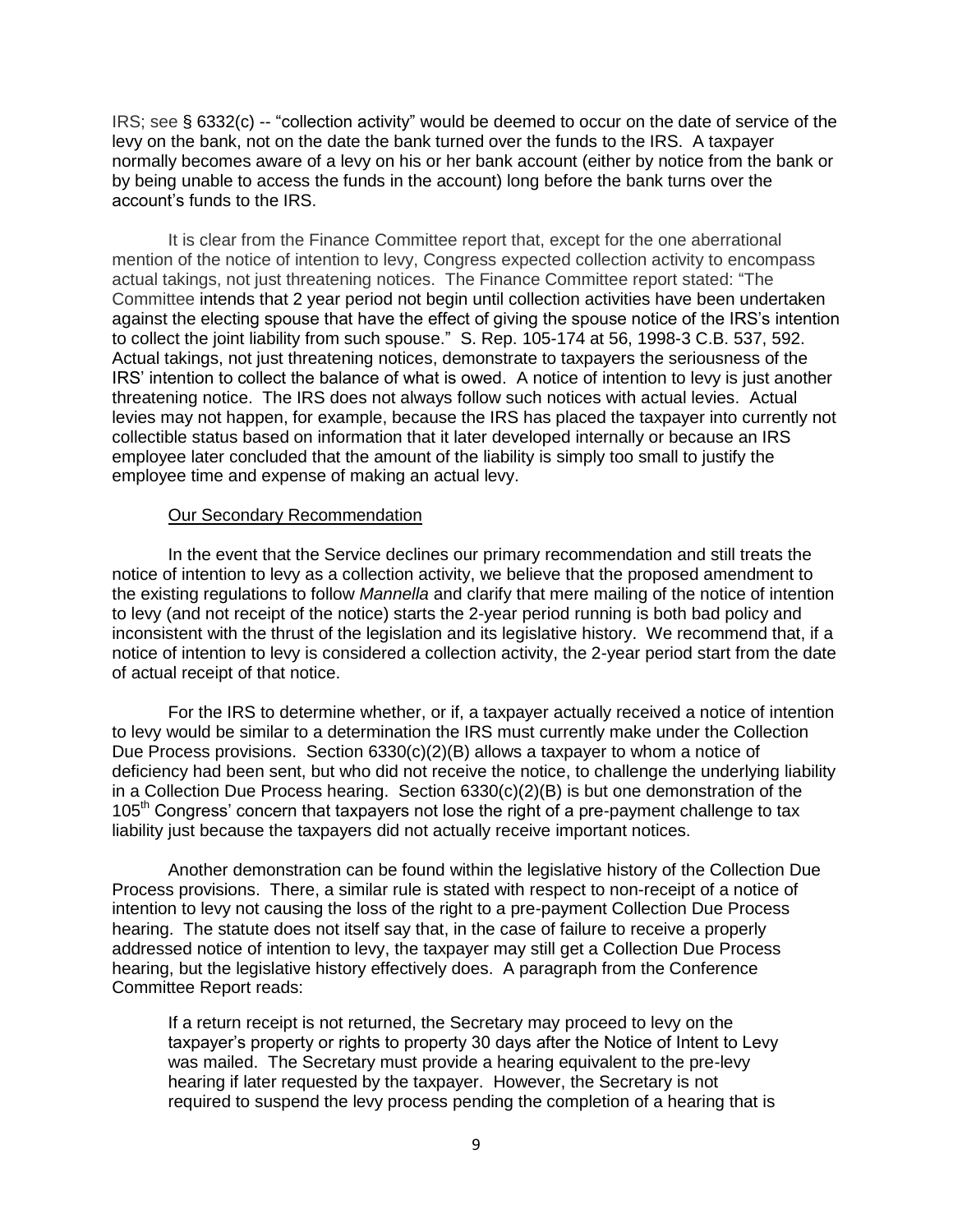not requested within 30 days of the mailing of the Notice. *If the taxpayer did not receive the required notice and requests a hearing after collection activity has begun, then collection shall be suspended and a hearing provided to the taxpayer*.

H.R. Rep. (Conf.) 105-599 at 266, 1998-3 C.B. at 1020 (emphasis added). The second and third sentences of this paragraph are the origin of the so-called "equivalent hearing" in Collection Due Process, discussed in detail at Reg. § 301.6330-1(i). The last sentence, though, appears to be a command to hold a regular Collection Due Process hearing when a properly addressed notice of intention to levy was not received within the 30-day period. Only in a real Collection Due Process hearing must the IRS suspend collection action. § 6330(e)(1).

Finally, we repeat sentences from the Senate Finance Committee report addressed to the innocent spouse rules that show Congress' concern that taxpayers have actual knowledge before losing innocent spouse rights:

The Committee believes that taxpayers need to be informed of their right to make this election and that the IRS is the best source of that information. The Committee also believes that the IRS should take appropriate steps to insure that both spouses are made aware of their tax situation, and not rely on a single notice sent to a single address to inform both spouses.

. . . .

The Committee intends that 2 year period not begin until collection activities have been undertaken against the electing spouse *that have the effect of giving the spouse notice of the IRS's intention to collect the joint liability from such spouse.*

S. Rep. 105-174 at 56, 1998-3 C.B. at 592 (emphasis added). Obviously, a notice that does not reach a potential innocent spouse – i.e., one that is not received, perhaps because it is intercepted by the requesting spouse – does not have the effect of giving the potential innocent spouse notice of the IRS' intention to collect that joint liability from such spouse.

The IRS should not rely on the Tax Court's opinion in *Mannella* as support for its current position that mere mailing of the notice of intention to levy (and not receipt) is enough to start the 2-year period in which the taxpayer may elect relief under subsections (b) and (c). Although that is one holding of *Mannella*, the taxpayer in *Mannella* was pro se and so did not apparently bring to the attention of the court the Collection Due Process legislative history quoted above concerning non-received notices of intention to levy not precluding later Collection Due Process hearings. In *Mannella*, the husband was willing to testify that he had received the notice of intention to levy, but he had hidden it from his wife for more than 2 years after it was mailed. The reasoning of the Tax Court in *Mannella* was as follows:

The notice of intent to levy must be given in person, left at the person's dwelling or usual place of business, or sent by certified or registered mail to the person's last known address. Secs. 6330(a)(2), 6331(d)(2); secs. 301.6330-1(a), 301.6331-2(a)(1), Proced. & Admin. Regs. If the notice is properly sent to the taxpayer's last known address or left at the taxpayer's dwelling or usual place of business, it is sufficient to start the 30-day period within which an Appeals hearing may be requested. Sec. 301.6330-1(a)(3), A-A9, Proced. & Admin.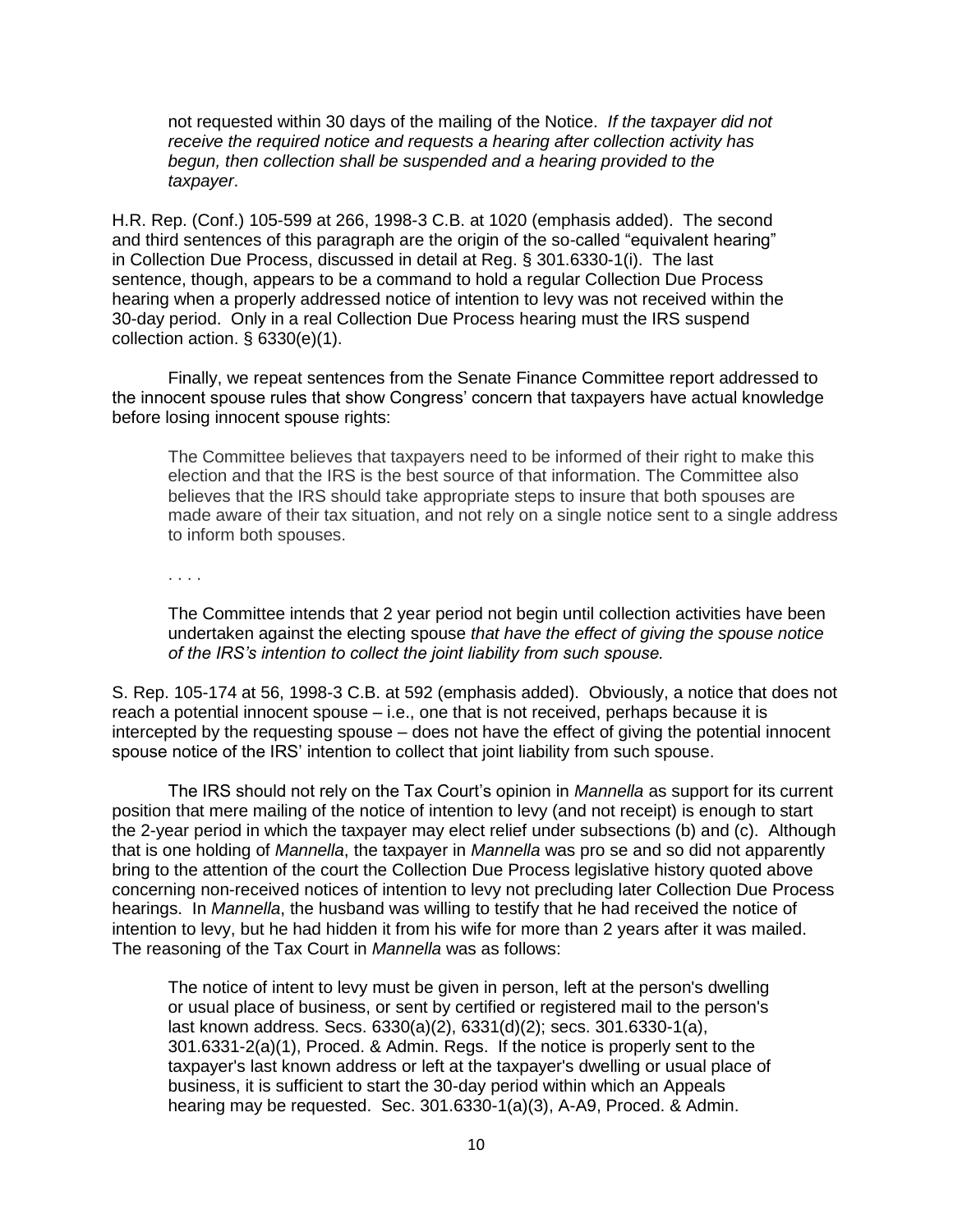Regs. Actual receipt of the notice of intent to levy is not required for the notice to be valid for purposes of starting the 30-day period. *Id.*

We see no reason the notice of intent to levy, including information about her right to section 6015 relief, mailed to petitioner at her last known address but not received by her should start the 30-day period to request an Appeals hearing but not start the 2-year period to request relief under section 6015(b) or (c). Nothing in section 6015 or the corresponding regulations requires that petitioner actually receive the notice of intent to levy for the 2-year period to begin. We conclude that her actual receipt of the notice of intent to levy is not required for the 2-year period in which to request relief under section 6015(b) or (c) to begin.

### *Mannella v. Commissioner*, 132 T.C. 196, 200 (2009).

The Collection Due Process regulation cited by the court in *Mannella*, Reg. § 301.6330- 1(a)(3), more fully states:

Q-A9. What are the consequences if the taxpayer does not receive or accept the notification which was properly left at the taxpayer's dwelling or usual place of business, or properly sent by certified or registered mail, return receipt requested, to the taxpayer's last known address?

A-A9. Notification properly sent to the taxpayer's last known address or left at the taxpayer's dwelling or usual place of business is sufficient to start the 30-day period within which the taxpayer may request a CDP hearing. See paragraph (c) of this section for when a request for a CDP hearing must be filed. Actual receipt is not a prerequisite to the validity of the CDP Notice.

Q-A10. What if the taxpayer does not receive the CDP Notice because the IRS did not send that notice by certified or registered mail to the taxpayer's last known address, or failed to leave it at the dwelling or usual place of business of the taxpayer, and the taxpayer fails to request a CDP hearing with Appeals within the 30-day period commencing the day after the date of the CDP Notice?

A-A10. When the IRS determines that it failed properly to provide a taxpayer with a CDP Notice, it will promptly provide the taxpayer with a substitute CDP Notice and provide the taxpayer with an opportunity to request a CDP hearing. Substitute CDP Notices are discussed in Q&A-B3 of paragraph (b)(2) and Q&A-C8 of paragraph (c)(2) of this section.

The problem with what the Tax Court concluded about the Collection Due Process regulation is that the cited regulation is a limited paraphrase of the Conference Committee report passage quoted above, but the regulation – unlike the report – nowhere specifically discusses the consequences of non-receipt of a *properly-addressed* notice of intention to levy on the ability of a taxpayer later to obtain a Collection Due Process hearing. The regulation only indicates that an *improperly-addressed* un-received notice of intention to levy does not cut off the right to a later Collection Due Process hearing. A fair reading of the report, though, is that Congress intended that while a properly-addressed un-received notice of intention to levy is sufficiently valid to entitle the IRS to begin levying, it is not sufficiently valid to preclude the taxpayer from obtaining a later Collection Due Process hearing (during which any levy "shall be suspended").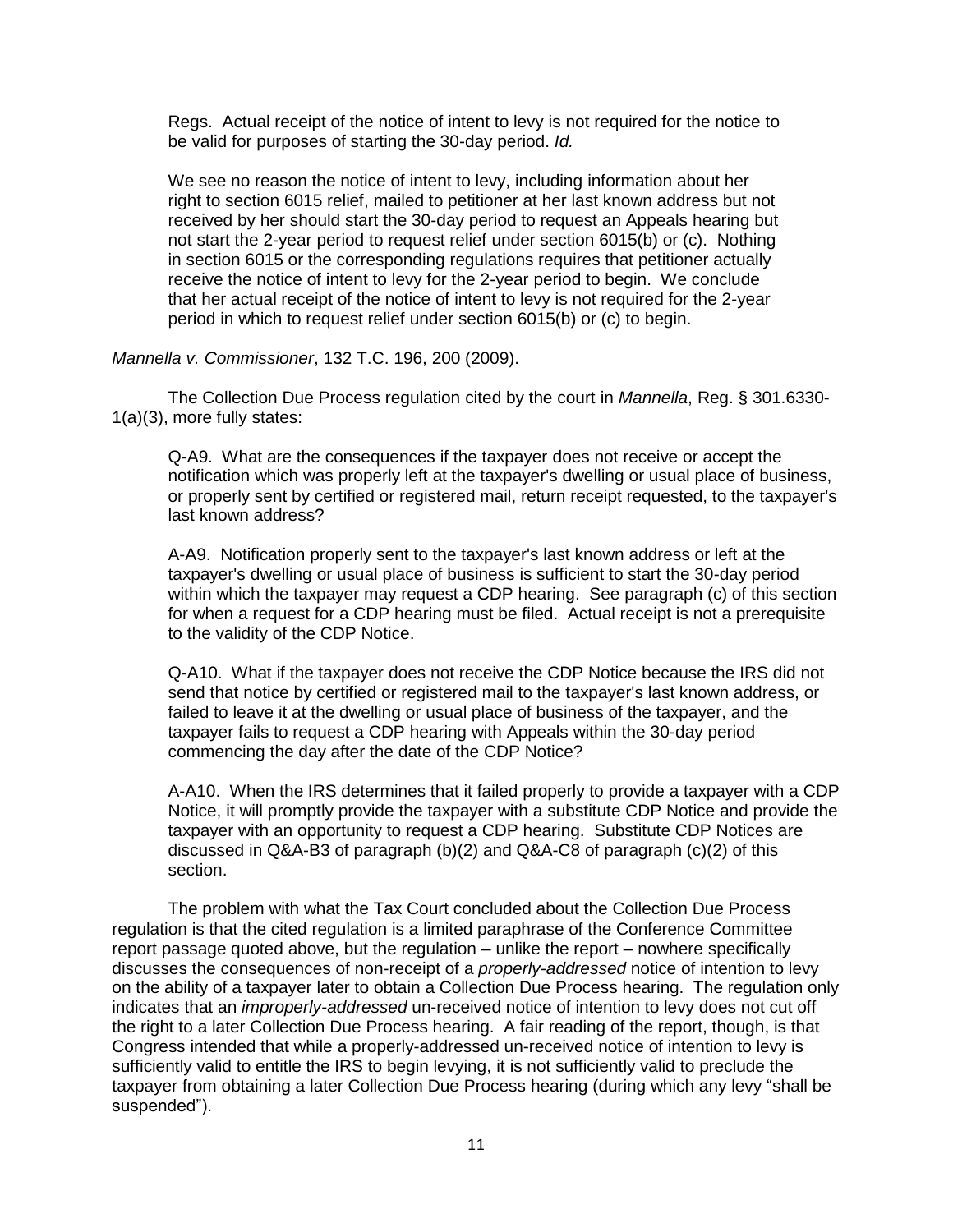Regardless of whether the regulation under the Collection Due Process section correctly embodies Congress' intention, the Tax Court in *Mannella* also failed to appreciate that there might be good reasons for having a different rule concerning un-received notices of intention to levy under the innocent spouse relief provisions than under the Collection Due Process provisions:

First, a taxpayer who does not receive a notice of intention to levy and so does not obtain a Collection Due Process hearing has not lost all right to challenge the underlying liability. He or she can always still pay the liability, make an administrative refund claim, and, if necessary, pursue a challenge to the liability in a refund lawsuit. By contrast, a taxpayer who does not receive a notice of intention to levy and so fails to make a timely election under § 6015(c) can never again get relief under the terms of that subsection.

Second, under the innocent spouse provisions, Congress specifically expressed its concern that taxpayers be informed by the IRS of their rights to elect or request relief. In the innocent spouse area, as the IRS has recognized in Notice 2012-8, 2012-1 C.B. 309, often a taxpayer who might be entitled to relief is either being subjected to abuse or being financially controlled by the non-requesting spouse. Such a taxpayer might not be in the position of an ordinary taxpayer likely to view the contents of his or her mail for purposes of seeking a Collection Due Process hearing. Further, unlike a normal taxpayer, the non-requesting spouse has a financial incentive to hide the notice of intention to levy from the potential requesting spouse, since keeping the latter spouse on the hook for the liability potentially reduces the amount that the non-requesting spouse might have to pay on the liability.

Even before *Mannella* was litigated, the problem of one spouse intercepting and hiding important notices from the other spouse was the subject of an example in the IRS National Taxpayer Advocate 2005 Annual Report to Congress (December 31, 2005) at 408. The example was meant to show the harshness of a 2-year time limit for requesting relief under § 6015(f). The example stated, in part: "The husband ignores the assessment and conceals all of the collection notices sent to the couple's home, including Letter 1058(c), *Notice of Intent to Levy and Notice of Your Right to a Hearing*, addressed to the wife. Three years after the IRS sends the Letter 1058(c), the wife learns of the understatement and separates from the husband. She is not eligible for 'innocent spouse' relief under IRC § 6015 because more than two years have passed since the IRS began collection activities with respect to her." *Id*. (footnotes omitted).

Thus, the position that the Tax Court adopted in *Mannella* is both unsound policy and likely not reflective of Congress' intention in this matter. Instead, if a properly addressed and mailed notice of intention to levy is a "collection activity" that can start the 2-year election period running under subsections (b) and (c), that election period should start from the date of the taxpayer's actual receipt of the notice, not the date of the notice's mailing (the date only of constructive notice).

**II. For purposes of §§ 66 and 6015 only, the Internal Revenue Service should consider claims for refunds that would otherwise be barred by § 6511 if, during the period for making a timely refund claim, the requesting spouse was subject to physical, emotional, psychological, or financial abuse.**

The limitation periods generally applicable to claims for refunds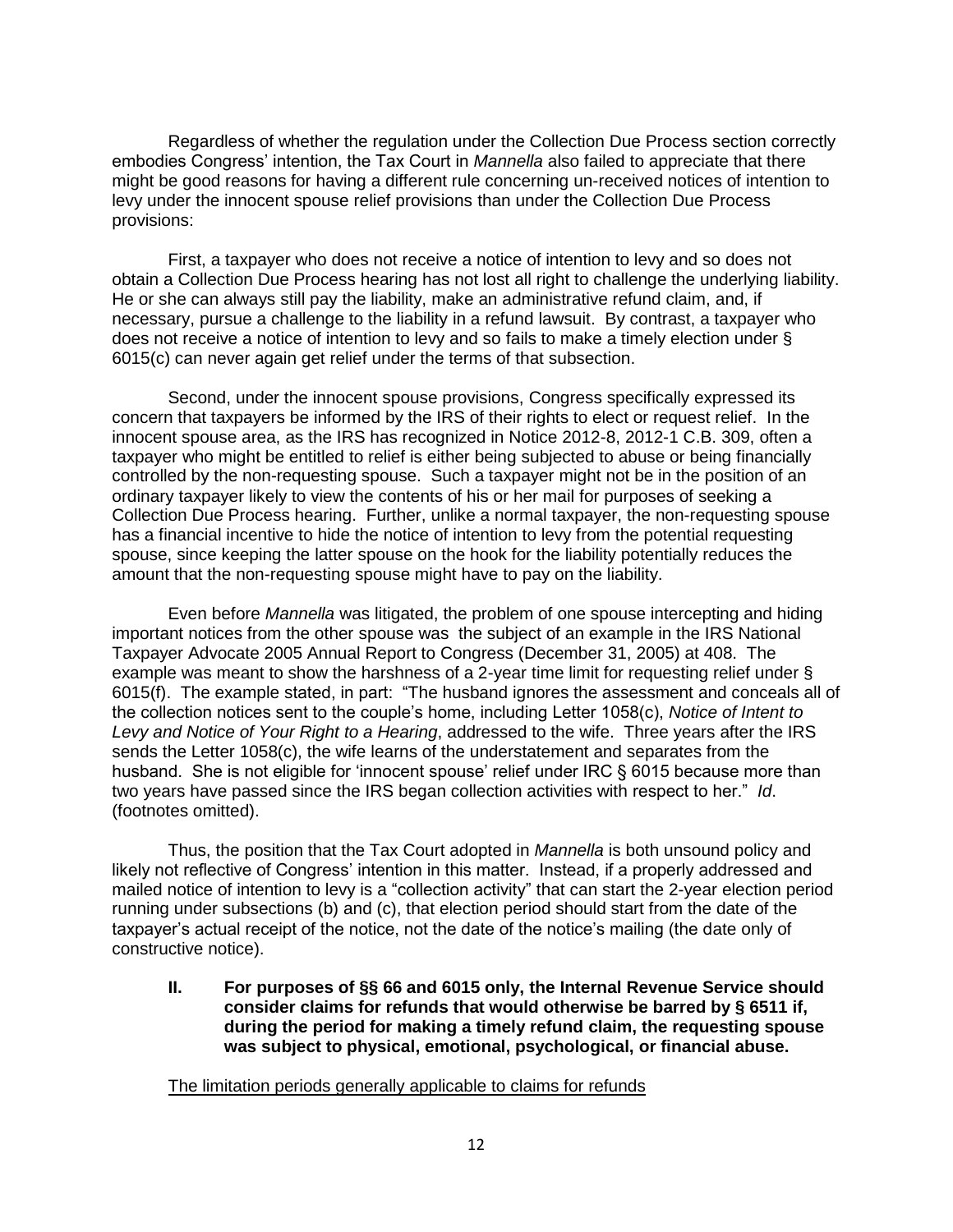Before a taxpayer may file suit to recover an overpayment of tax in a U.S. District Court or in the Court of Federal Claims, the taxpayer must file a timely and proper claim for refund with the Service. IRC § 7422(a). Such refund claims generally must be filed with the Service within the later of (i) three years from the return's due date or its actual filing date (the "threeyear" rule) or (ii) two years from when the tax was paid with respect to which the taxpayer seeks refund (the "two-year" rule.) IRC § 6511(a). Section 6511(b) restricts the maximum amount of the refund to the tax paid during a "look-back period." The running of the limitations period for filing a claim for refund with the Service may be suspended during any period in which a person is unable to manage his or her affairs because of a medically determinable physical or mental impairment which can be expected to result in death or which has lasted or can be expected to last for a continuous period of not less than 6 months. IRC § 6511(h)

A civil suit for refund cannot be filed before the Service has formally disallowed the claim for refund or until six months has passed since the claim was filed, if sooner. IRC  $\S$  6532(a)(1). A suit for refund of taxes, penalties, and interest collected from a taxpayer must be filed no later than two years after a claim for refund has been formally disallowed. IRC § 6532(a)(1). This two-year limitations period may be extended by written agreement between the taxpayer and the Service. IRC  $\S 6532(a)(2)$ . Such an agreement can be executed after the statutory deadline for filing a refund claim in court has expired. *Kaffenberger v. United States*, 314 F.3d 944 (8<sup>th</sup> Cir. 2003).

### How domestic violence impacts its victims' ability to attend to attend to their tax matters in a timely manner

In the United States today, an average of 24 people suffer rape, assault, or stalking by an intimate partner every minute.<sup>4</sup> Domestic violence (DV) has a grave and lasting impact on victims: abusers inflict physical, emotional, and psychological injuries, often over a period of years. Abusers employ a variety of insidious tricks to gain and maintain control over their victims: they equate jealousy with love; they make unrealistic demands; their isolate their victims from family and friends; and they use force or threat of force to accomplish their will.<sup>5</sup>

In light of this abuse, victims of DV often struggle to manage their financial affairs, particularly if those affairs involve complex processes or unfamiliar forms. As Karen Mikus, Rita Benn, & Deborah Weatherston noted in their SOURCEBOOK OF TRAINING ACTIVITIES FOR EARLY INTERVENTION, safety needs are foundational to Maslow's hierarchy, and safety from domestic abuse precedes a sense of efficacy and capability as well as an ability to cope with or solve problems.<sup>6</sup>

According to a report by psychologist Adrienne Adams and the University of Wisconsin-Madison Center for Financial Security, economic abuse—*controlling a victim's ability to acquire, use, and maintain economic resources*—is as prevalent in violent relationships as is physical

 $\overline{\phantom{a}}$ 

<sup>&</sup>lt;sup>4</sup> Nat'l Ctr. for Injury Prevention & Control, Div. of Violence Prevention, CDC, Understanding Intimate Partner Violence 1 (2012).

<sup>5</sup> *See, e.g.*, *Abuser Tricks*, New Hope for Women, http://www.newhopeforwomen.org/abusertricks (last visited Oct. 11, 2013).

<sup>&</sup>lt;sup>6</sup> On Behalf of Families: A Sourcebook of Training Activities for Early Intervention (Karen Mikus et al., eds., 1994), *available at* http://www.waisman.wisc.edu/birthto3/hierarchy.pdf.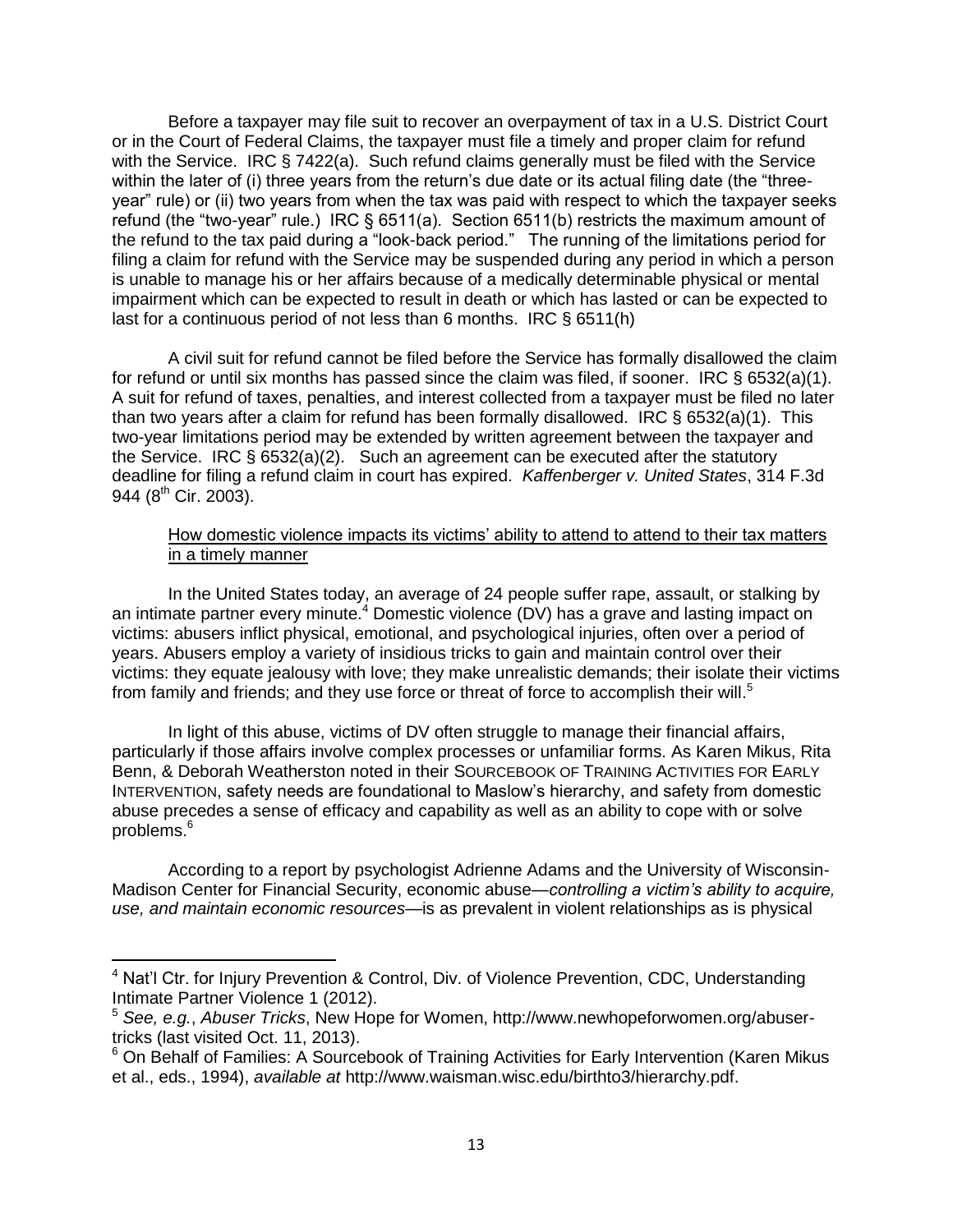abuse. In fact, one study found that 102 out of 103 DV survivors suffered economic abuse.<sup>7</sup> Batterers may use economic abuse to control all household assets, including those held solely in their victims' names. They may also use their victims' identities to accumulate debt, only to subsequently strand them with ruined credit and unpaid bills.<sup>8</sup> Some abusers strip their victims of access to credit cards and bank accounts, while others force their victims to account for every penny spent.<sup>9</sup> Abusers may prevent their victims from attending school or acquiring and  $m$  maintaining employment.<sup>10</sup> Even when victims manage to secure employment, they may struggle to keep their jobs and earn sufficient wages: in the aggregate, abuse costs victims nearly eight million days of paid work each year, the equivalent of nearly 32,000 full-time jobs.<sup>11</sup>

DV victims are particularly vulnerable to tax abuse. Abusers may forge their victims' signatures on falsified returns or file them electronically, or they may provide their victims with insufficient time to review returns for accuracy. *See Nihiser v. Comm'r*, 95 T.C.M. (CCH) 1531 (2008) (abuser kept victim away from tax returns, letting her see them only when he presented them for her signature on or near the due date). If the Service files a Substitute for a Return or examines a return associated with the victim's Social Security number, she may never become aware of the audit. Moreover, a victim who is under the complete financial control of her abuser may not have access to bank statements or online bank accounts: thus, she may not know if her refund has been seized or her bank account levied. *See Stephenson v. Comm'r*, 101 T.C.M. (CCH) 1048 (2011) (abuser did not allow victim to access filing cabinet that contained checkbook and financial documents); *Thomassen v. Comm'r*, 101 T.C.M. (CCH) 1397 (2011) (abuser kept separate accounts and had office employee pay bills, so victim was uninformed about household finances). A victim of such financial abuse may genuinely believe she is in tax compliance, or she may be unaware of her filing and payment obligations: in either case, she is at a marked disadvantage compared with taxpayers who manage their own money.

The extent to which abuse adversely impacts a taxpayer's ability to manage financial affairs has already been recognized by the Service and incorporated into its policy for dealing with requests for equitable relief from income tax liability under § 6015(f). Rev. Proc. 2013-34, § 4.03(2)(c)(iv) provides:

Abuse comes in many forms and can include physical, psychological, sexual, or emotional abuse, including efforts to control, isolate, humiliate, and intimidate the requesting spouse, or to undermine the requesting spouse's ability to reason independently and to be able to do what is required under the tax laws.

Under Rev. Proc. 2013-34, the Service gives greater weight to the presence of abuse when its presence impacts the analysis of other factors. Indeed, the Service expanded its definition of

 $\overline{\phantom{a}}$  $7$  Adrienne E. Adams, Ctr. for Fin. Sec., Measuring the Effects of Domestic Violence on Women's Financial Well-Being 1 (2011).

<sup>&</sup>lt;sup>8</sup> Janet Fender & Laurie Holmes, Econ. Stability Working Grp. of the Transition Subcomm. Of the Governor's Comm. on Domestic Violence, Voices of Survival: The Economic Impacts of Domestic Violence, a Blueprint for Action 11 (2002).

<sup>&</sup>lt;sup>9</sup> Taxpayer Advocate Serv., Recognizing and Working with Taxpayers Who Have Experienced Domestic Violence and or Abuse 54 (2011).

 $10$  *Id.* 

 $11$  H. Lien Bragg, U.S. Dep't of Health & Human Servs., Child Protection in Families Experiencing Domestic Violence 16 (2003).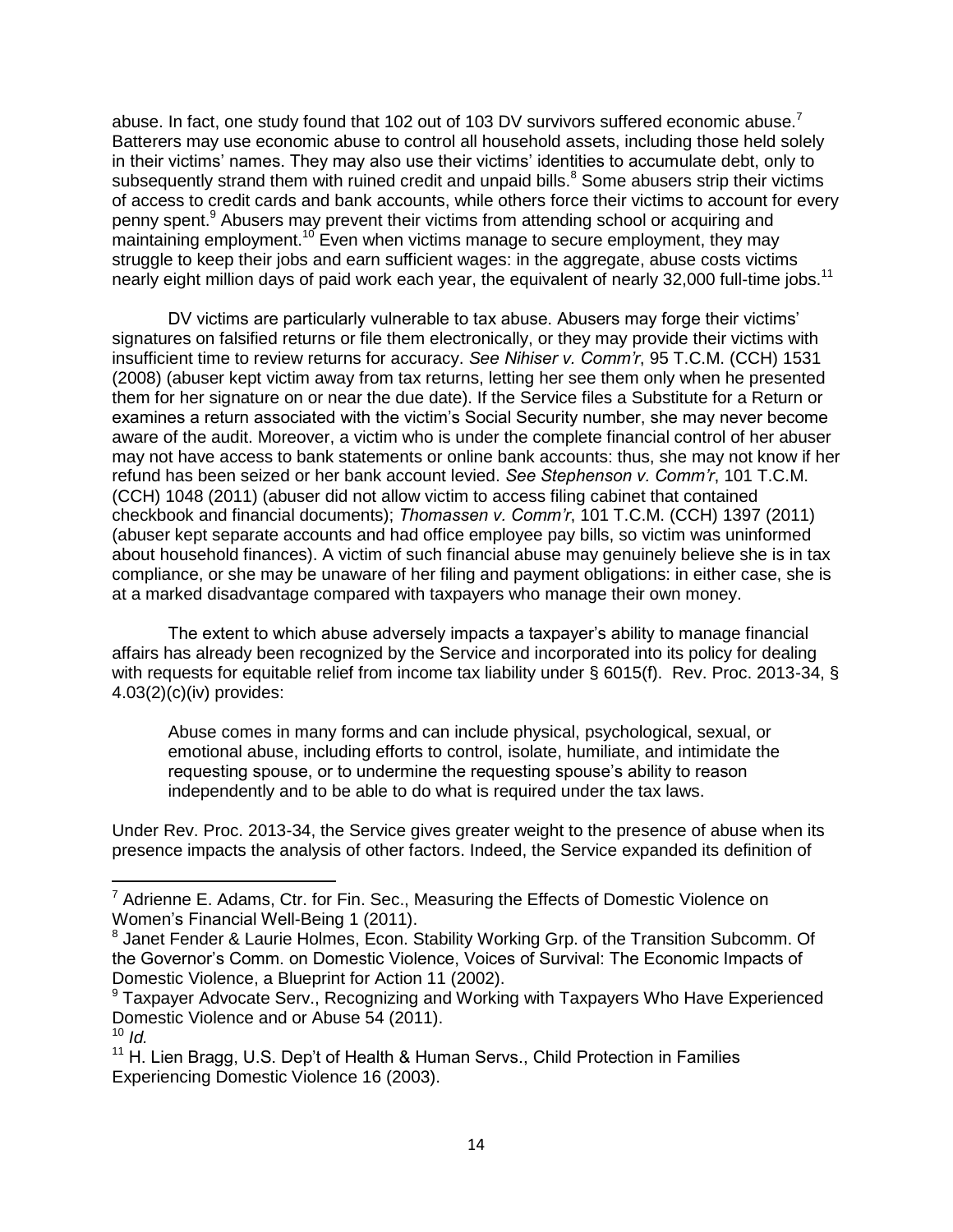abuse so that it now includes children and other family members residing with the taxpayer. Furthermore, the Service similarly acknowledges the potentially long term consequence of abuse by considering the mental and/or physical health of the requesting spouse at the time the returns were signed or at the time a request for innocent spouse relief is made.

While some victims endure long-term abuse, others leave: they may move temporarily into a shelter, or they may permanently relocate. The average female victim in a heterosexual relationship temporarily leaves her abuser seven times before leaving for good, according to one study.<sup>12</sup> Many victims find themselves homeless as a consequence of domestic abuse: for instance, 25% of homeless heads of household in New York City become homeless as a consequence of violence.<sup>13</sup> Moreover, the National Law Center on Homelessness and Poverty found that between 22% and 57% of homeless women attribute their homelessness to domestic or sexual violence. 14

## The Service should adopt a more expansive view of § 6511(h) so as not to exclude abuse victims

Taxpayers seeking relief from joint and several tax liability under §§ 6015(b) and (f) may be entitled to a refund or credit under § 6015(g) subject to the provisions in § 6511 including § 6511(h). However, Rev. Proc. 99-21, which describes the information the Service requires to make a determination under § 6511(h), is so narrowly drawn that many abuse survivors who are actually financially disabled will be barred from obtaining a refund. It is the abuser's controlling or violent behavior that prevents a victim from pursuing tax relief, notwithstanding that she may have also suffered psychological and physical injury. For this reason, Rev. Proc. 99-21 is too narrow to enable this population to obtain the relief a broader reading of § 6511(h) would permit.

Section 6511(h) was enacted by Congress as a response to the specific facts in the Supreme Court's decision in *United States v. Brockamp*, 519 U.S. 347 (1997)*. Brockamp* involved two taxpayers, both of whom suffered physical and or mental impairments (alcoholism and senility) that prevented them from attending to their financial affairs. Section 6511(h) responded directly to the specific hardship faced by those taxpayers by carving out an exception for certain taxpayers with disabling physical or mental impairments. Congress left it to the Service to determine what evidence of such impairments would be required.

The Service responded by issuing Rev. Proc. 99-21, and set a stringent standard for taxpayers to meet when documenting physical or mental impairments. Included in the documentation requirements is a five-point statement by the taxpayer's physician, including the specific time period during which the taxpayer was under a financial disability, and a statement from the taxpayer that she did not authorize anyone to act on her behalf. This documentation requirement does not take into account the real life experiences of an abuse victim: her physical

<sup>13</sup> *Domestic Violence: Statistics and Facts*, Safe Horizon,

 $\overline{a}$ 

 $12$  Jennifer Johnsen, Planned Parenthood Fed'n of Am., Inc., Relationship Abuse, Intimate Partner Violence, & Domestic Violence Threaten Individuals and Society 4 (2005).

http://www.safehorizon.org/index/what-we-do-2/domestic-violence--abuse-53/domesticviolence-the-facts-195.html (last visited Oct. 11, 2013).

<sup>&</sup>lt;sup>14</sup> Nat'l Law Ctr. on Homelessness & Poverty, Some Facts on Homelessness, Housing, and Violence Against Women, *available at*

http://www.nlchp.org/content/pubs/Some%20Facts%20on%20Homeless%20and%20DV.pdf.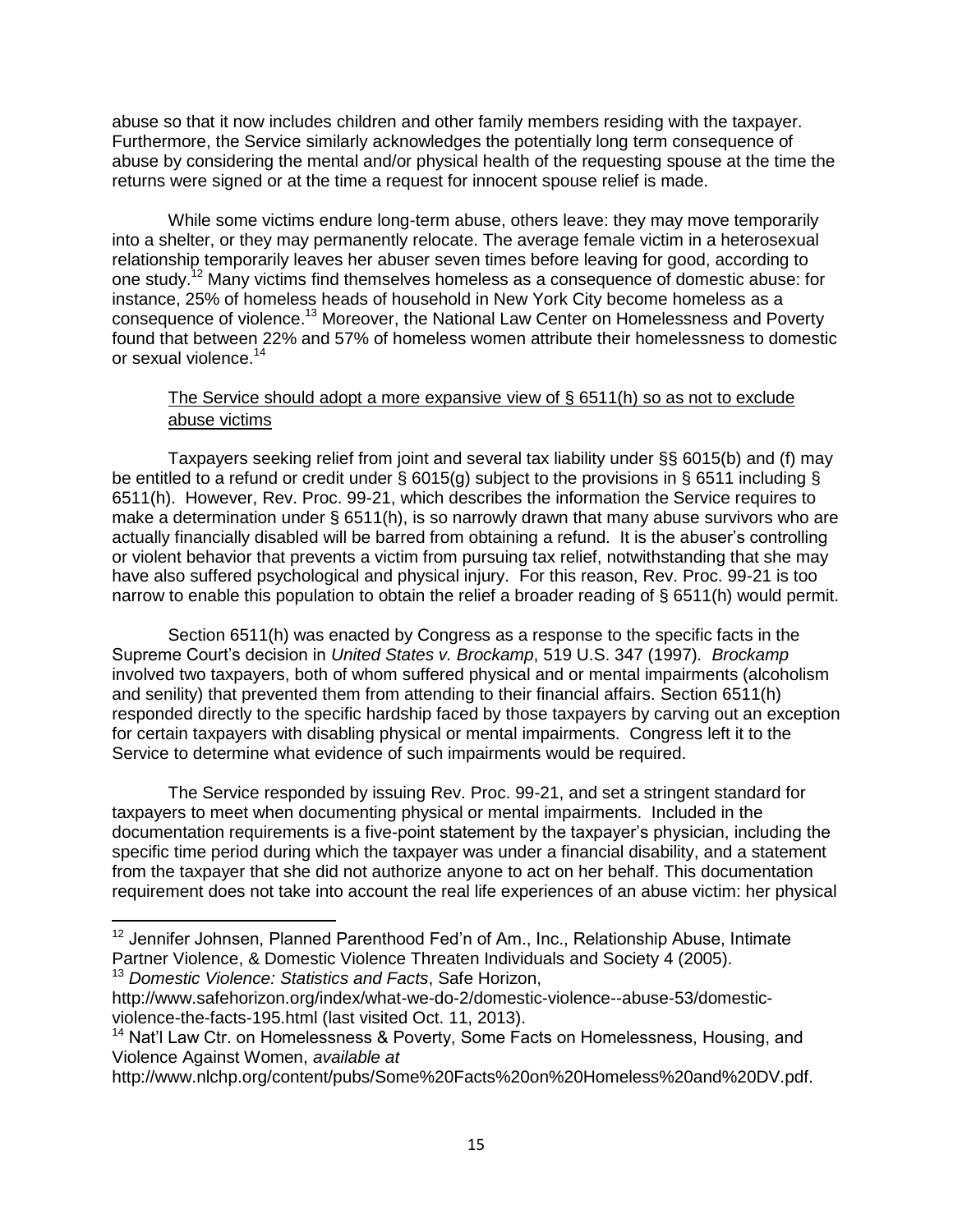and emotional safety may be jeopardized, and her abuser may prevent her from making her own decisions or even accessing health care. For those taxpayers dealing with abuse, Rev. Proc. 99-21 presents an insurmountable barrier to demonstrating financial disability.

The Rev. Proc. does not address and, in fact, fails to acknowledge the role the abuser plays in preventing the requesting spouse from seeking health care. The Rev. Proc. also fails to recognize the difficulties abuse victims face in obtaining the required documentation. It has been shown that domestic abuse victims face a range of barriers limiting their access to health care.<sup>15</sup> Taxpayers fleeing abuse may have no access to a health care provider. Their abuser may have restricted or prevented them from seeking medical help or they live in a rural area where medical practitioners are too far away. They may be unable, due to inadequate finances, loss of health insurance coverage previously maintained by their abuser, or the destabilizing impact of moving repeatedly, to maintain a relationship with a physician sufficient to meet the narrow listing of Rev. Proc. 99-21's documentation requirements. Taxpayers who have been abused and need the extra time to file claims for refund under § 6511(h) find themselves in the perverse situation of having to document not only their medical conditions but also the fact that they have been abused. The Service can remedy this problem by modifying Rev. Proc. 99-21 to include abuse as a reason to extend the time period for a requesting spouse to obtain a refund and relaxing the medical documentation requirements.

The limitation periods specified in § 6511 for claiming a refund should be suspended during any period when abuse by the nonrequesting spouse significantly inhibited the requesting spouse from filing a claim within such period.

Even modifying Rev. Proc. 99-21 as suggested above may not be enough to remedy the problem that victims of domestic abuse face in filing timely refund claims. Indeed, these victims may never even receive notice of adverse IRS action and may be wholly unaware of levies on their assets, see for example, *Manella v. Commissioner*, 631 F.3d 115 (3d Cir. 2011), cited by IRS in its Notice of Proposed Rulemaking. Therefore, the proposed regulations could be modified to create a tolling for § 6015(f) refund claims of the periods under §§ 6511(a), (b), or (c) similar to that currently done by  $\S$  6511(h) – but which includes taxpayers who are not financially disabled as that term is currently defined and is not dependent on a letter from a medical professional about the nature of abuse or financial control. This flexibility is consistent with the elastic § 6015(f) determination process IRS just announced and with other current comparable IRS procedures.

During the Examination process, for instance, the Service invites taxpayers to participate by submitting documentation to clarify income sources or substantiate deductions. Some taxpayers participate meaningfully at this stage; others do not, either because they are unaware of the significance of an IRS Examination or because they never receive notice. In any event, while the Examination itself may result in a Statutory Notice of Deficiency, and while the right to petition Tax Court is statutorily fixed by the issuance of that Notice, the Service has created an alternate administrative remedy for taxpayers who did not meaningfully participate in the audit proceedings. Under I.R.M. § 4.13.1, taxpayers may participate in an "Audit Reconsideration," a discretionary and extra-statutory process whereby taxpayers may submit information that IRS did not previously consider and receive a "second look" at their liability.

 $\overline{\phantom{a}}$ 

<sup>&</sup>lt;sup>15</sup> Richard M. Carpiano, Minnesota Center Against Violence and Abuse, THREE STEPS FORWARD, TWO STEPS BACK: Personal Health Perceptions and Needs of Female Domestic Violence Victims and Their Access to Health Care (1998).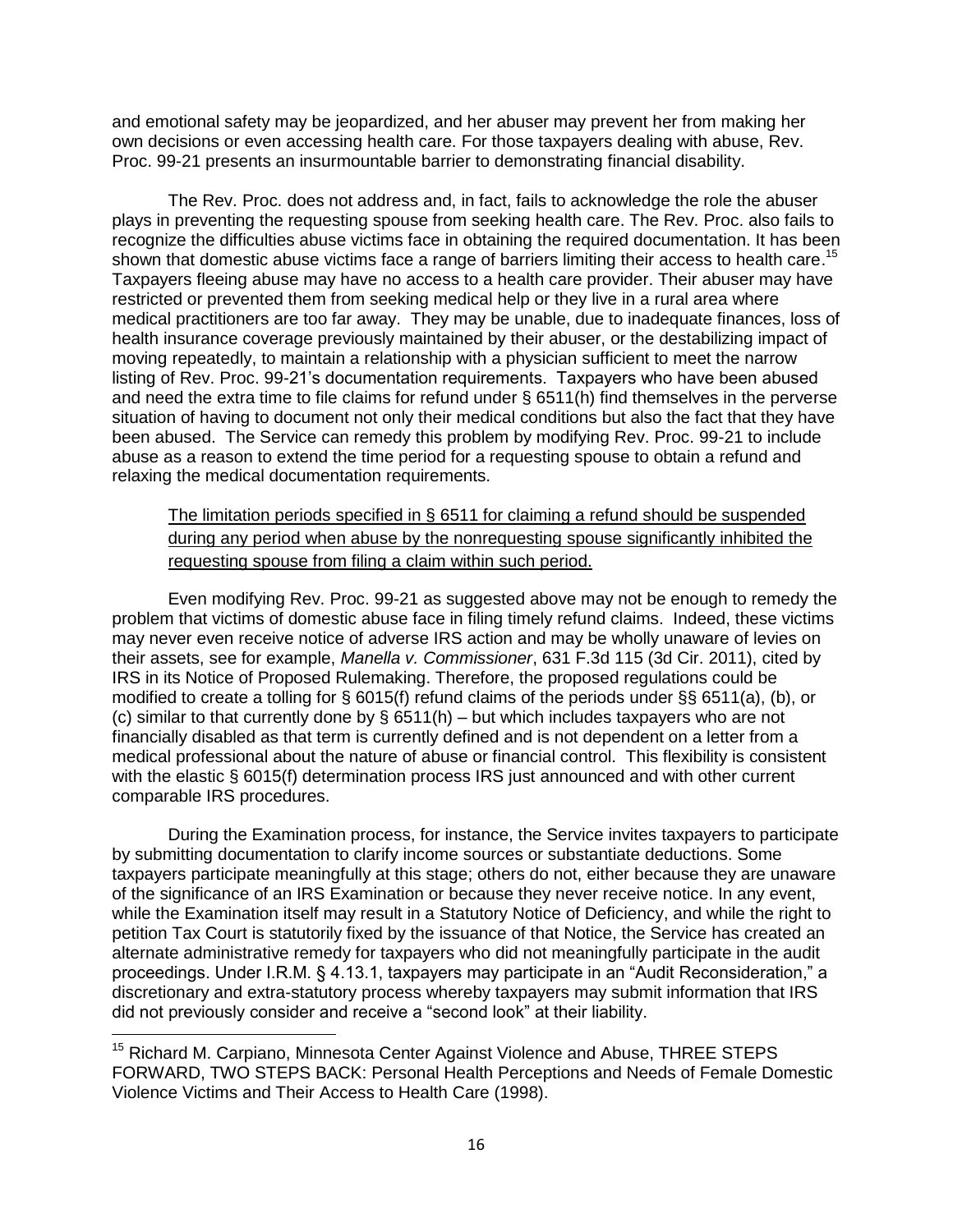The Service's administrative flexibility does not stop with Audit Reconsideration. For taxpayers who fail to challenge liability and who end up in Collections, the Service is statutorily required to issue certain notices prior to filing a Notice of Federal Tax Lien or initiating a levy including, importantly, the § 6320 or § 6330 Collection Due Process notice. Once taxpayers receive this notice, they have thirty days to request a CDP hearing. Yet for taxpayers who miss this window, the Service has established an administrative alternative—the "Equivalent Hearing." This hearing, which is conducted by an Appeals Officer and which follows much the same format as a CDP hearing, is nowhere commanded by statute—yet Treasury has promulgated a regulation establishing a taxpayer's right to this supplemental layer of review. Treas. Reg. § 301.6320-1(i) (as amended in 2006). Additionally, during either a CDP or Equivalent hearing, the Appeals Officer may, at her discretion, consider the underlying tax liability even though the taxpayer has already received a Notice of Deficiency. I.R.M. § 8.22.8.5 (4)

Perhaps most compelling is the Service's treatment of innocent spouse reconsideration requests. Under Treas. Reg. § 1.6015-5(c)(1), a requesting spouse is generally entitled to submit one request for relief—and accordingly, the Service will issue only one final administrative decision. Yet as per the Notice of Proposed Rulemaking, the Service has carved out an alternative to "provide flexibility within that framework." Under I.R.M. § 25.15.17.1, a final determination of innocent spouse relief "will be determined at any time a Requesting Spouse (RS) submits information not previously considered . . . as long as the collection statute expiration date (CSED) or refund statute expiration date (RSED) is still open." The provision goes on to note that there is "no limit as to how many times a case can be reconsidered."

Through administrative remedies such as Audit Reconsideration, the Equivalent Hearing, and Innocent Spouse Reconsideration requests, the Service has demonstrated an awareness that the strict confines of statutory procedure do not always provide meaningful due process for taxpayers in unique or trying situations. Of course, the Service cannot implement procedures that contravene Congress' intent as evidenced by the statutory scheme it has established—however, we do not believe that an equitable tolling provision for domestic abuse victims would contravene Congress' intent as evidenced by its swift response in adopting § 6511(h) after the *Brockamp* decision. This suggestion is also consistent with the statutory grant of authority in IRC § 6532(a)(2) to the Service to agree with the taxpayer to extend the period for filing a civil suit for refund.

Furthermore, in *Brockamp* the Supreme Court nowhere stated that the government could not administratively provide additional exceptions to the time periods in § 6511 in limited circumstances. Equally important, *Brockamp* did not hold that the time periods in § 6511 are "jurisdictional." The issue was not even discussed in the opinion. And the Court has, in recent years, limited the use of the "jurisdictional" label – admitting to having overused that label in the past. E.g. *Henderson v. Shinseki*, 131 S.Ct. 1197 (2011).

Our request that the Service provide a regulatory extension of the § 6511 periods for refund claims predicated on § 6105(f) relief in the case of abuse or financial control is akin to what another agency did in the recent case of *Sebelius v. Auburn Regional Medical Center*, 133 S. Ct. 817 (2013). In that case, there was a statutory 180-day time period in which providers could file a dispute in an administrative board regarding the adequacy of their of Medicare reimbursement. The agency involved had, by regulation, extended the 180-day period to 3 years if there was "good cause" for a delay in filing. The litigants in the case filed beyond the 3 year period, but argued that the doctrine of equitable tolling applied to the 180-day time period.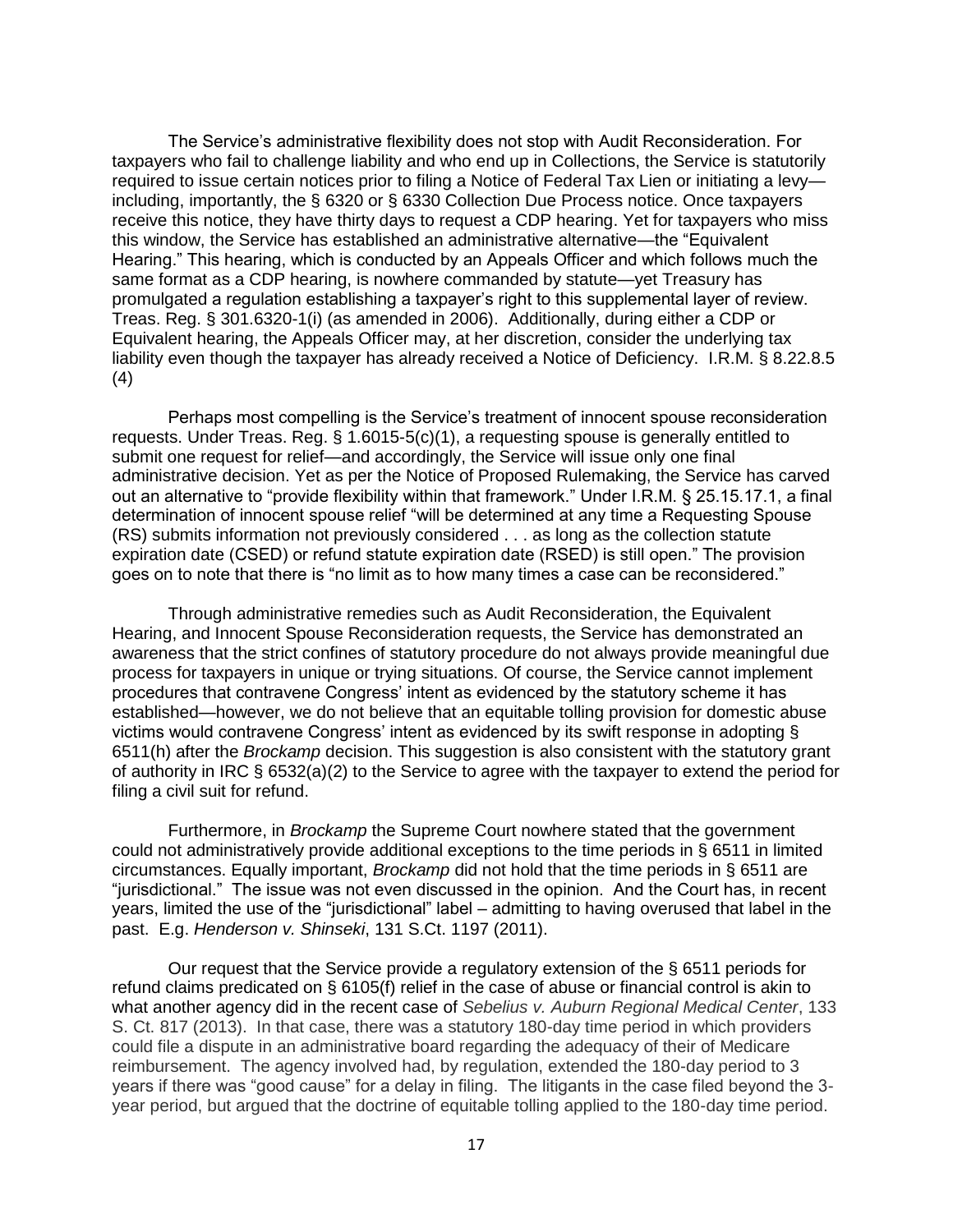The Supreme Court rejected equitable tolling of the time period, but upheld the regulation as valid, since the Court found that the 180-day statutory time period was a typical claims processing rule that was not jurisdictional. Asking the Treasury to provide a limited regulatory exception to the rules of § 6511, is no more than what the Supreme Court recently approved regarding a regulatory extension created by another agency.

The Innocent Spouse Unit already makes determinations of abuse or financial control as part of its multi-factor analysis under § 4.03(2)(c) of Rev. Proc. 2013-34. Thus it is able to determine the extent of abuse or financial control in the particular case and its likely effects on the taxpayer and her ability to file a timely refund claim. Accordingly, we suggest adding to the proposed regulation a sentence reading:

In the case of a claim for credit or refund on account of relief under § 6015(f), the running of the periods specified in subsections (a), (b), and (c) of  $\S$  6511 shall be suspended during any period during which it is determined that abuse or financial control by the nonrequesting spouse likely would have significantly discouraged the requesting spouse from filing the claim within such periods (not counting any such suspension).

### The more flexible and taxpayer-sensitive approach to refund claims described above is warranted in light of the special importance of refunds to victims of abuse.

In conclusion, a federal tax refund can provide much-needed funding for housing, food and clothing, education, and safety. Crucially, refund dollars may enable victims to end economic dependence on abusers who are "their spouses, their children's parent, the name on the apartment lease or mortgage, the sole breadwinner, owner of the family car and name on the bank account.<sup>16</sup> That refund facilitates the victim's ability to leave her abuser permanently.<sup>17</sup> A refund of tax, paid out in a lump sum, provides a lifeline to emergency and transitional funds. For some victims, these substantial infusions of cash enable them to pay security deposits on apartments and utilities or down payments on cars. For others, tax refunds replenish empty bank accounts and provide a buffer against bounced checks or credit card debt. At bottom, a federal tax refund may financially empower DV survivors to resist the campaign of violence, escape abuse, and achieve a fresh start.

In the same spirit of equity that compelled Congress to enact  $\S 6015(f)$  and the Commissioner to expand the window for submitting § 6015(f) requests, we encourage the Service to adopt a more flexible and taxpayer-sensitive approach to refund claims made by requesting spouses who allege domestic abuse.

## **III. Expanding the Circumstances for a Second Final Administrative Determination**

## Background

Section 6015 provides a mechanism for requesting relief from joint liability where a taxpayer who signed a joint return can satisfy certain conditions. The statute provides that "Any determination under this section shall be made without regard to community property laws."<sup>18</sup> It

 $\overline{\phantom{a}}$ 

<sup>16</sup> Fender & Homes, *supra* note 8, at 13.

<sup>17</sup> *Id.* at 3.

<sup>18</sup> IRC § **6015** (a) In general**.**—Notwithstanding section 6013(d)(3) –

**<sup>(1)</sup>** an individual who has made a joint return may elect to seek relief under the procedures prescribed under subsection (b); and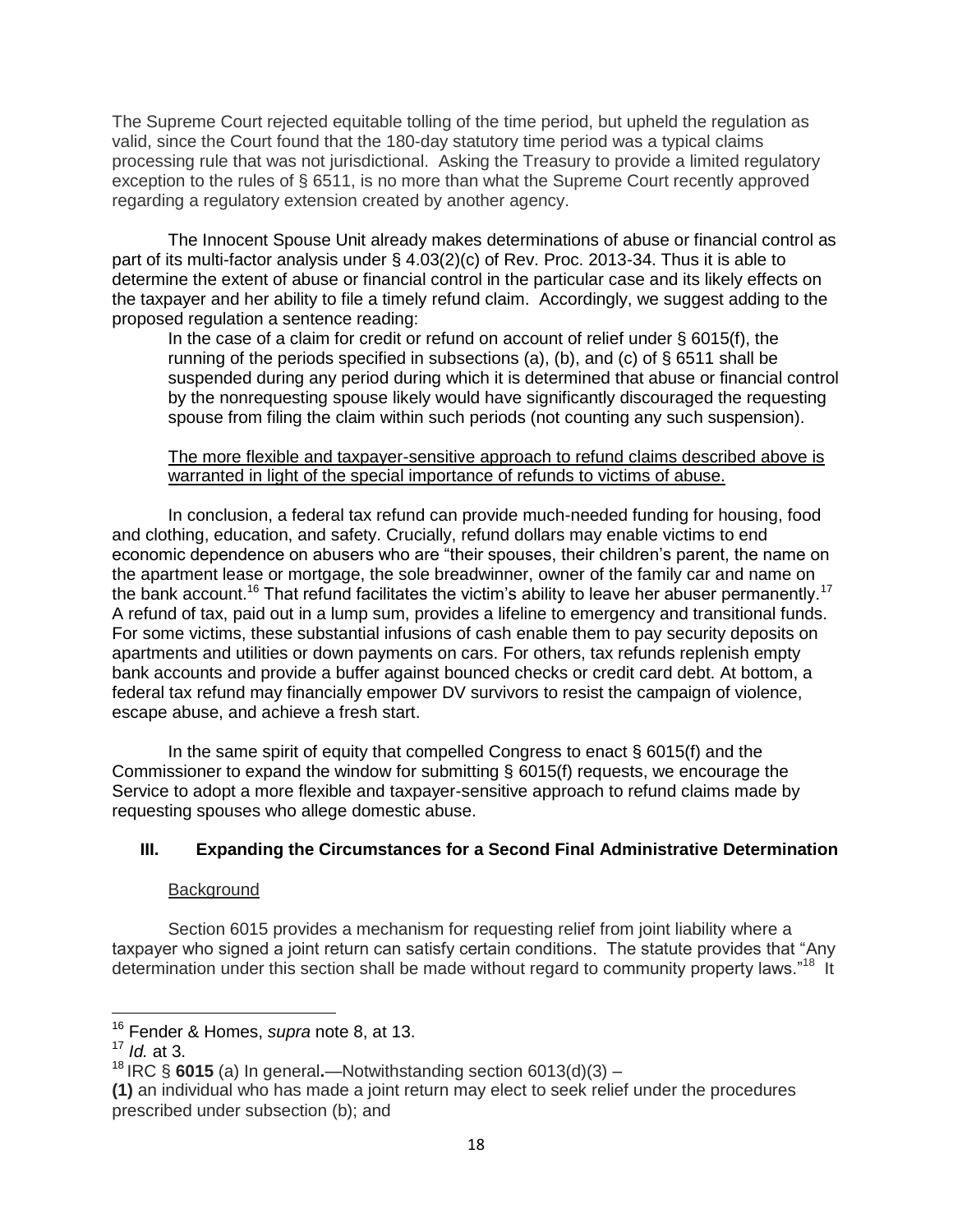does not limit the number of determinations but simply provides that the determination should not consider community property laws. The jurisdiction of the Tax Court to review the determination requires that the taxpayer file a petition with the Court within 90 days of the "notice of the Secretary's final determination of relief available to the individual." IRC  $6015(e)(1)(A)(i)(I)$ . This provision also places no limit on the number of final determinations the Service can issue.

As authorized by the statute, the Service created a process for applying for the relief provided by the statute. The process is found in the regulations. Section 1.6015-1 (a)(2) provides that "A requesting spouse may submit a single claim electing relief under both or either §§ 1.6015-2 and 1.6015-3, and requesting relief under § 1.6015-4." That single claim rule is subject to an exception where the request is premature for relief under notice of the Secretary's final determination of relief available to the individual § 1.6015-3 for spouses who have divorced, separated or otherwise terminated the marriage and who seek to allocate the liability.<sup>19</sup>

So, the Service acknowledges that taxpayers can submit more than one request for relief in certain circumstances described by regulation and the taxpayer can receive more than one final administrative determination.<sup>20</sup> Nothing in the statute limits the number of requests or the number of determinations. Given that it is possible to submit and to receive a second determination making the taxpayer eligible for Tax Court review, this comment proposes expanding the circumstances in which the Service issues a second determination.

Despite the ability of the Service to issue more than one determination letter, the proposed regulations state in their preamble that the Service will generally issue only one final administrative determination. The regulations acknowledge that the Service will issue a second determination in circumstances in which it previously issued a determination disallowing innocent spouse status because the taxpayer's request was untimely where the determination was based on the failure to submit a request for (f) relief within two years of the initiation of collection activity.<sup>21</sup> Because of the reversal of its decision on the applicability of the two year

**(2)** if such individual is eligible to elect the application of subsection (c), such individual may, in addition to any election under paragraph (1), elect to limit such individual's liability for any deficiency with respect to such joint return in the manner prescribed under subsection (c). Any determination under this section shall be made without regard to community property laws.

l

 $19$  The absence of a limitation parallels the absence of the number of statutory notices of deficiency that the Service can issue. If the taxpayer does not petition the Tax Court following the issuance of a notice of deficiency, the Service, subject to certain restrictions on the examination of returns, can issue a second, third or more statutory notices of deficiency. The language in IRC 6015 similarly does not restrict the number of notices of determination. As discussed below, the Service already identifies one situation in which it can issue a second notice of determination.

 $20$  The Service sometimes refers to the determination as a determination, a final determination or a final administrative determination. Each of these references, used interchangeably herein, refers to a determination the taxpayer can appeal to the Tax Court for a review of the decision of the Service.

 $21$  78 FR 49242-01 Supplementary Information: Background "As for past requests for equitable relief—requests that the IRS denied as untimely under the two-year deadline—the notice allows the individuals who filed those requests to reapply for equitable relief, unless the individual litigated the denial or the denial included a determination that the individual was not entitled to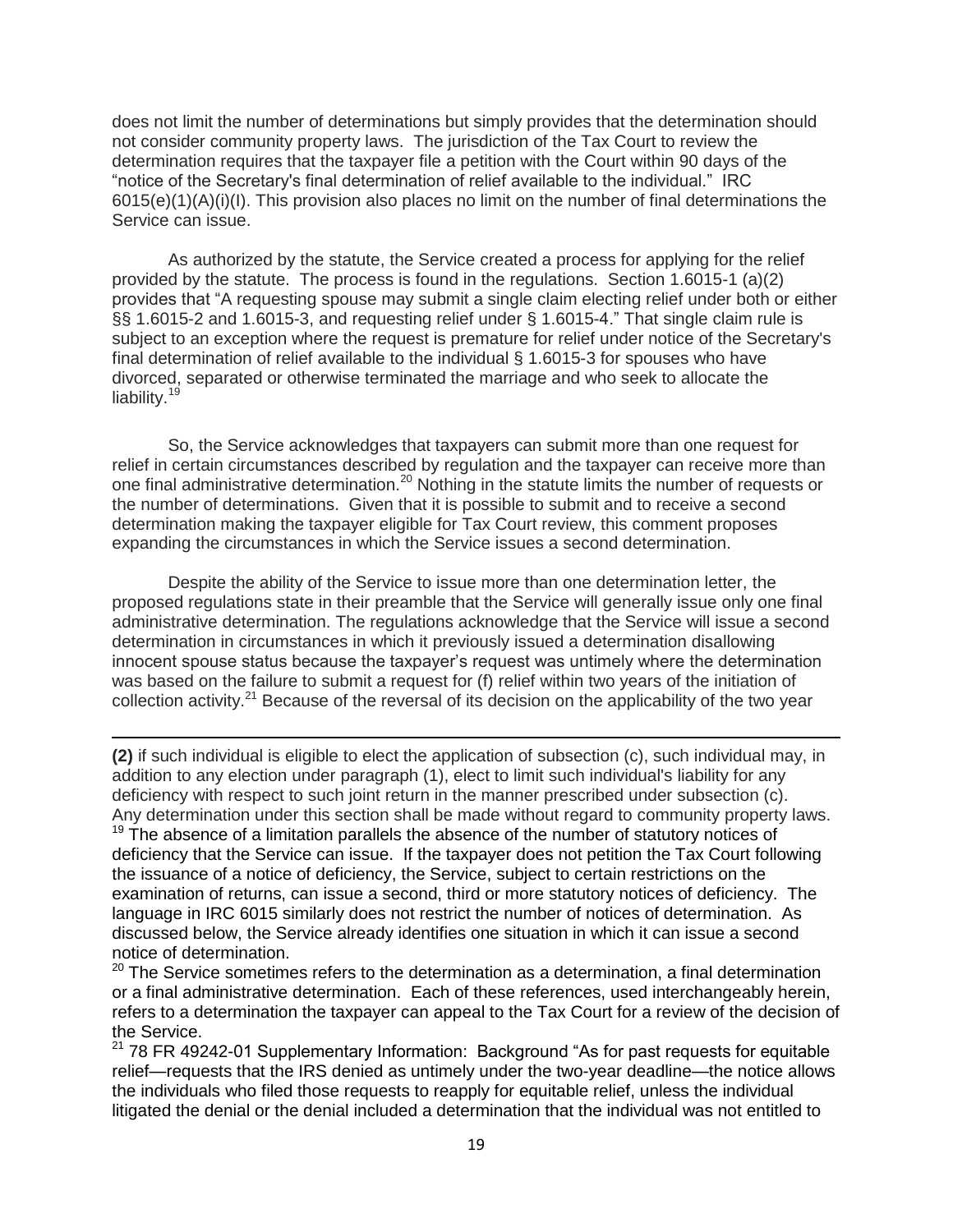rule in (f) cases, the Service will entertain second requests for relief and issue a second final determination in those situations.

In addition to making clear that the Service, except in one circumstance, will not issue a second notice of determination<sup>22</sup>, the proposed regulations create an administrative process through which taxpayers may submit additional claims for relief.<sup>23</sup> This reconsideration process did not exist in any formal manner prior to March, 2013.<sup>24</sup> The reconsideration process parallels the audit reconsideration process available to taxpayers who fail to petition the Tax Court during the 90 day period following the issuance of a statutory notice of deficiency and later seek to show that the assessed liability is incorrect without going through the formal refund procedure. While we applaud the increased flexibility demonstrated in formally creating an innocent spouse reconsideration procedure, we suggest that with little additional administrative burden to the Service it could offer the opportunity for a final determination in certain circumstances.

### Current Regulation

The current regulations do not address the possibility of a second notice of final administrative determination. The current regulations also do not address the administrative reconsideration of the innocent spouse request by the Service.

### Proposed Regulation Changes

The proposed regulations provide for a second notice of final determination. They also provide for administrative reconsideration of a prior adverse determination. We recommend that

 $\overline{\phantom{a}}$ equitable relief on the merits. In addition, Notice 2011-70 provides separate rules for claiming equitable relief with respect to litigated cases."

<sup>22</sup> Proposed Regulation 1.6015-5(c) \* \* \* - (1) \* \* \* A requesting spouse who receives a final administrative determination of relief under § 1.6015-1 may not later elect the application of § 1.6015-2 or 1.6015-3, or request equitable relief under § 1.6015-4, including through the CDP hearing procedures under sections 6320 and 6330.

<sup>23</sup> Proposed Regulation 1.6015-5(c) (2) Pursuant to §§ 1.6015-1(h)(5) and 1.6015-5(c)(1), a requesting spouse is generally entitled to submit only one request for relief and receive only one final administrative determination. Nevertheless, if a requesting spouse submits new information (including new facts, evidence, and arguments not previously considered) to the IRS after the IRS issues a final administrative determination to the requesting spouse, the IRS may reconsider the requesting spouse's request for relief under its established reconsideration process. A 49248 request for a reconsideration is not a qualifying election under § 1.6015-2 or 1.6015-3, or a request under § 1.6015-4, for purposes of § 1.6015-1(h)(5). Any reconsideration of a final administrative determination by the IRS, and any notice or letter issued to the requesting spouse as a result of the reconsideration (such as Letter 4277C, Letter 5186C, Letter 5187C, or Letter 5188C), is not the IRS's final determination for purposes of section 6015(e) and is not subject to review by the Tax Court under section 6015(e) or § 1.6015-7.

<sup>24</sup> Consistent with the general restriction, but to provide flexibility within that framework, the IRS has developed procedures in the Internal Revenue Manual (Chapter 25.15.17 (Rev. 03/08/2013)) to reconsider a final administrative determination if a requesting spouse submits additional information not previously submitted and considered and the requesting spouse did not petition the Tax Court from the prior final administrative determination.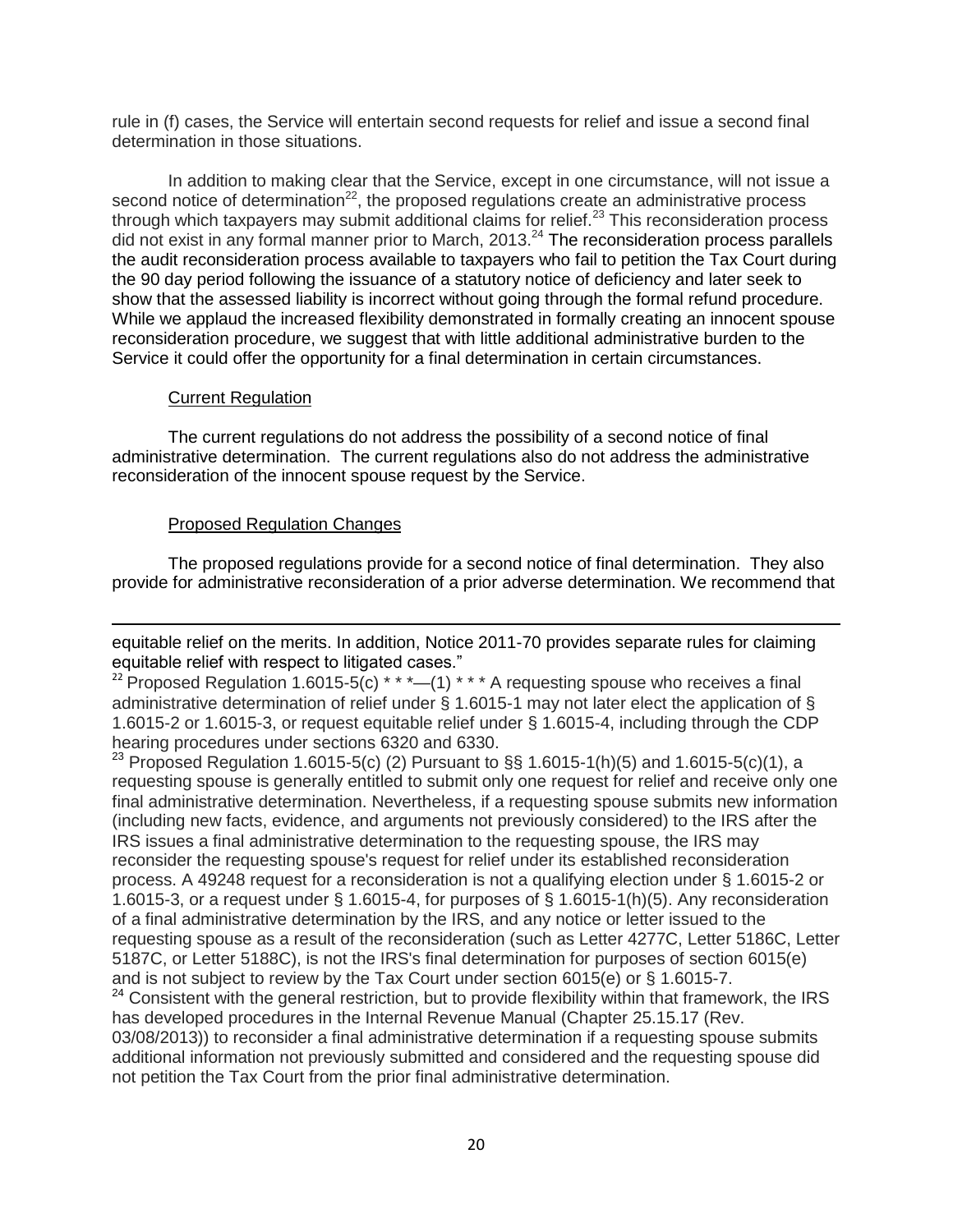a taxpayer who has unsuccessfully sought innocent spouse relief, received a notice of determination denying the requested relief and failed to petition the Tax Court following receipt of the notice of determination receive the opportunity to request relief again and, under the circumstances described below, receive a notice of final administrative determination with respect to the second request.

Many of our clients make the initial request for innocent spouse relief pro se. They fail to properly fill out the Form 8857, to properly respond to requests for additional information and to petition the Tax Court following the adverse determination. At some subsequent point in the collection phase of the case they arrive at a clinic seeking relief from the burden of the tax collection process. At that point, the clinic determines that the taxpayer qualifies for innocent spouse relief either because of changed circumstances since the initial request, a flaw in the initial request or a failure of the taxpayer to properly follow through with the initial request

The proposed regulation creates a reconsideration process similar to audit reconsideration. The audit reconsideration process essentially uses the claim for abatement procedures since the deficiency procedures no longer apply and the taxpayer has not used the refund procedures – usually because of a lack of funds with which to pay the liability and file a claim. The audit reconsideration process demonstrates the compassion and understanding the Service shows to individuals in this situation who have no legal remedy but who may have a legitimate basis for claiming that the underlying tax liability should not exist.

Applying the same type of audit reconsideration procedures to the innocent spouse circumstances demonstrates the same type of compassion and understanding exhibited by the Service following a failure of the taxpayer to fully avail themselves of the deficiency process; however, the legal setting in the innocent spouse provisions do not dictate the same legal result with respect to the opportunity for a second chance to go to Tax Court. Nothing in 6015 prohibits the Service from issuing a second (or third or fourth) notice of determination. The regulations acknowledge this by permitting a second notice of determination in those 6015 cases in which the Service sent a first notice of determination disallowing the claim for relief under 6015(f) on the basis that the request came more than two years after the start of collection.

We request that the regulations adopt a similar posture allowing a second notice of determination in situations in which the taxpayer did not petition the Tax Court following the first notice of determination. We recommend this as a supplement to the administrative reconsideration process currently in the proposed regulations. We recommend the issuance of a second notice of determination in certain circumstances described below. As mentioned above, we make this recommendation because many clients have changed circumstances, a flawed initial request or a failure to properly through on the initial request. The proposed regulation recognizes that certain circumstances need a relief valve but only offer an administrative one, even though a second opportunity for a court reviewed determination exists as a possibility.

The proposed regulation should offer a second determination letter in the following situations: (1) the second request raises a new basis for relief; (2) the taxpayer can demonstrate that one or more of the factors for equitable relief have changed as applied to their circumstances; or (3) the taxpayer can show that the initial determination resulted from a failure to follow through and the reason for the failure meets certain standards.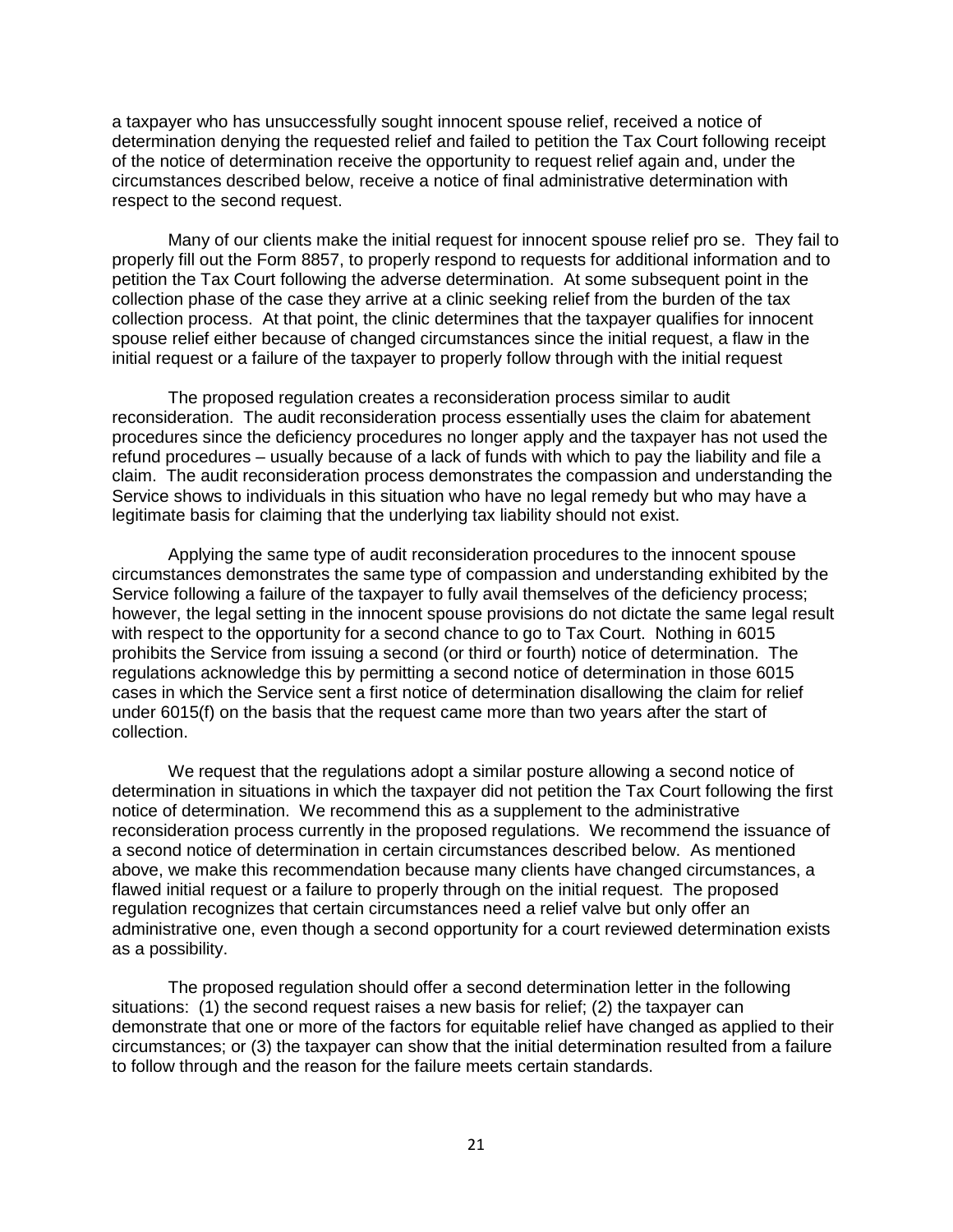First, some taxpayers make a request for (b) or (f) relief at a point in time when they do not qualify for (c) relief. As detailed elsewhere in these comments, it can take an average of nine tries before an abused spouse leaves the relationship. That individual, or even a nonabused spouse, may make a request for relief prior to the opportunity to seek (c) relief. Forever foreclosing the chance for a Court review of the request for (c) relief because a taxpayer was trying to make a relationship work at the time of the first request does not foster the spirit of the statute or the acknowledgment in the proposed regulations that initial submissions sometimes fail when a basis for relief exists.

Second, the factors governing equitable relief do not remain static. Financial circumstances change over time and represent one of the factors used in making an (f) determination. Now that (f) relief exists for at least ten years the need to quickly request relief within two years of collection activity no longer drives early requests for (f) relief. The proposed regulations acknowledge that someone who waited more than two years after collection activity can obtain a new final administration determination from the Service if the previous request for relief was denied on the basis that it was untimely. No similar relief exists in the proposed regulation for the taxpayer who filed with two years to meet the prior requirement but filed before their financial circumstances deteriorated or other factors for determining (f) relief changed. The taxpayer who "timely filed" before the Service changed its position may have done so because of the timing requirement and despite the fact that one or more factors had not yet evolved to a positive status for them. These individuals should also have the opportunity for a court review of an adverse determination with respect to their second request for relief.

This comment does not intend that the Service adopt a rule encouraging taxpayer to file for relief "early and often." Rather, this comment suggests that taxpayers do file at times before their request matures into an allowable equitable claim. Many reasons may exist for filing too early, e.g., no counsel, poor counsel or timing factors such as the prior regulation. Whatever the reason, if a taxpayer can demonstrate changed circumstances, court review of the subsequent determination should be available.

Third, some taxpayers make the request for relief but receive an adverse determination because of their failure to follow through in responding to requests for additional information. The failure to follow through could easily happen to a taxpayer suffering through a domestic violence relationship, or its aftermath. It is also a distinct possibility for low income taxpayers seeking to represent themselves where a change of address without notifying the Service could result in an adverse determination.

Taxpayers receiving an adverse determination for failure to follow through should have the opportunity to demonstrate why the failure occurred. In circumstances in which the failure meets certain reasonable cause standards the taxpayer should receive a second opportunity for court review following a determination regarding the request. In many cases these taxpayers will come back with a pro bono representative or someone from a Low Income Taxpayer Clinic. Reentry into the innocent spouse determination process with the opportunity for court review should be available in these circumstances.

The possibility of a court review of a second innocent spouse request would not overly burden the Service or the Tax Court.<sup>25</sup> The proposed regulation permits second review. The

 $\overline{a}$ 

<sup>&</sup>lt;sup>25</sup> "Innocent Spouse, Administrative Process: Time for Reform", 2011 TNT 3-3 (Jan. 5, 2011) at n. 24 ("Through conversations with employees of the Tax Court, I understand that for the fiscal year ending September 30, 2009, the Tax Court received 544 petitions involving section 6015